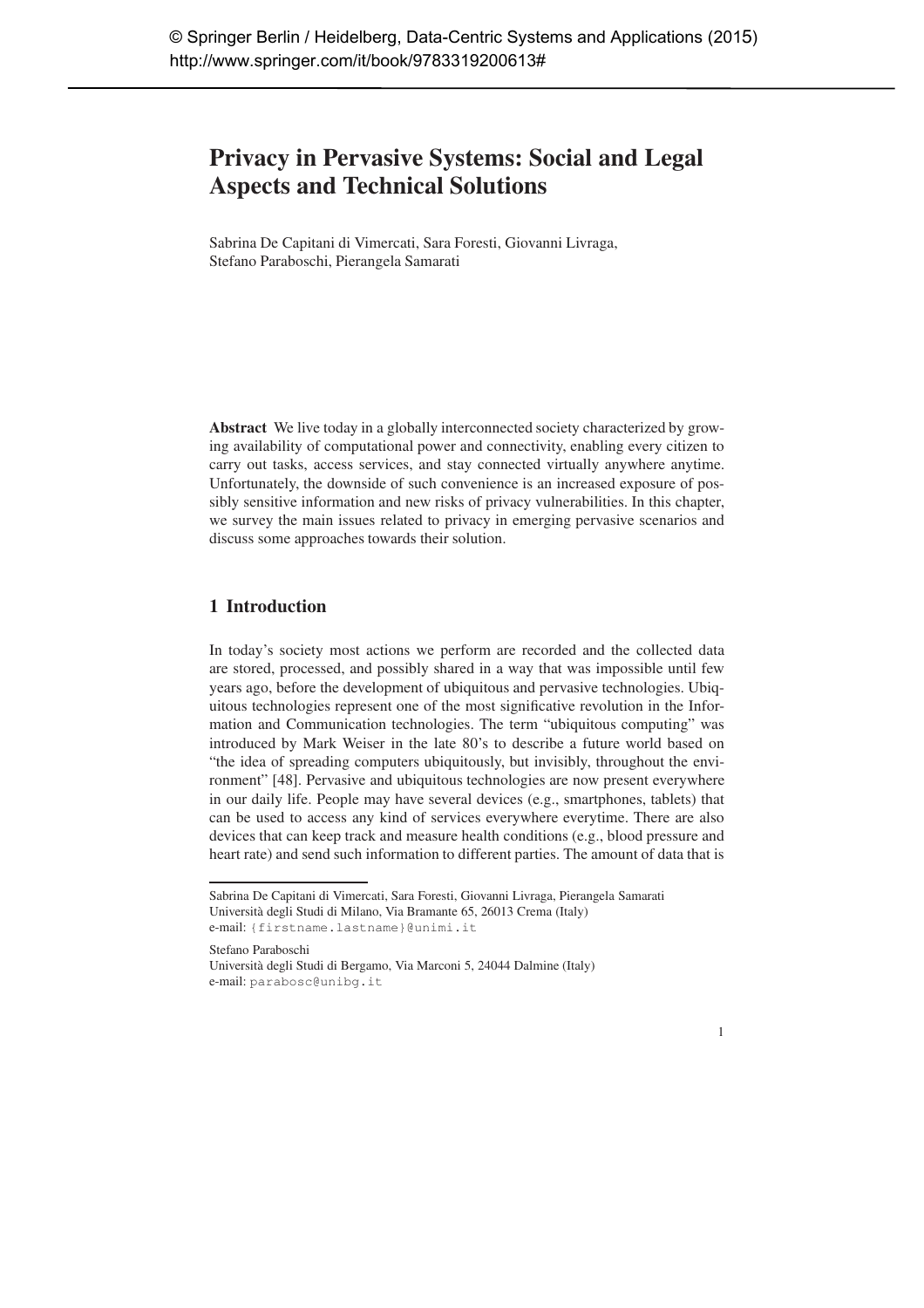therefore generated everyday has grown exponentially and is expected to continue this growth in the coming years. Since the cost of data storage and processing has significantly decreased, all these data can be long-term stored and made accessible when needed.

While the technology advancements and the possibility of collecting, storing, processing, and accessing data everywhere in the world bring enormous benefits, users are becoming more and more concerned about their privacy. In fact, collected data can be used to identify individuals, or infer something that was not intended for disclosure. The location information generated by a cell phone, the pattern of walking as recorded by a surveillance camera, as well as the combination of seemingly innocuous information (e.g., the ZIP code and the date of birth) are all examples of data that can be exploited to identify the person to whom they refer, not to mention information like the biometrics that may raise some privacy concerns (e.g., [6, 20, 24, 42]). The main motivation behind these privacy issues is that when users, for example, subscribe to a new social networking service or provide some information to access a service, they immediately lose control over their data.

The users' abilities to manage their personal information and also to delete such information may then become difficult, if not impossible. This is a well recognized problem that research and development communities, governments, and public and private organizations are all trying to solve. In particular, at the European level, a proposal for a regulation was released in 2012 with the aim of unifying all the data protection laws within the European Union with a single General Data Protection Regulation (http://ec.europa.eu/justice/ data-protection/). The main goal of this new regulation on data protection is to take into consideration the recent technological developments (e.g., cloud computing and social networks) and their security and privacy risks [21, 30] to build trust in the digital world and to empower users to keep the control over their data. There are several key aspects that are considered in the proposed regulation such as: the introduction of new concepts (e.g., encrypted data and genetic data), which address new privacy concerns; the right to be forgotten, which allows users to require the erasure of their personal data whenever, for example, such data are no more necessary for the purpose for which they have been collected; and the applicability of such a regulation also to companies based outside the EU that process the personal data of EU residents.

Clearly, privacy in the modern digital society is a complex concept that should be addressed from several points of view: legal, social, economical, and technological. The main focus of this chapter is on the technological aspect of privacy within today's ubiquitous and pervasive systems. In particular, we aim at analyzing the main privacy issues that can arise when collecting, processing, and sharing data in pervasive and ubiquitous environments, and then at presenting available technological solutions that can be put in place to counteract them. As a running example, we will consider a museum organization that manages a large cultural heritage. The museum aims at exploiting the pervasive availability of computing infrastructures to develop a framework for providing a cultural site (e.g., indoor museums, archaeological sites, historical archives, old town centers) with several *smart* services for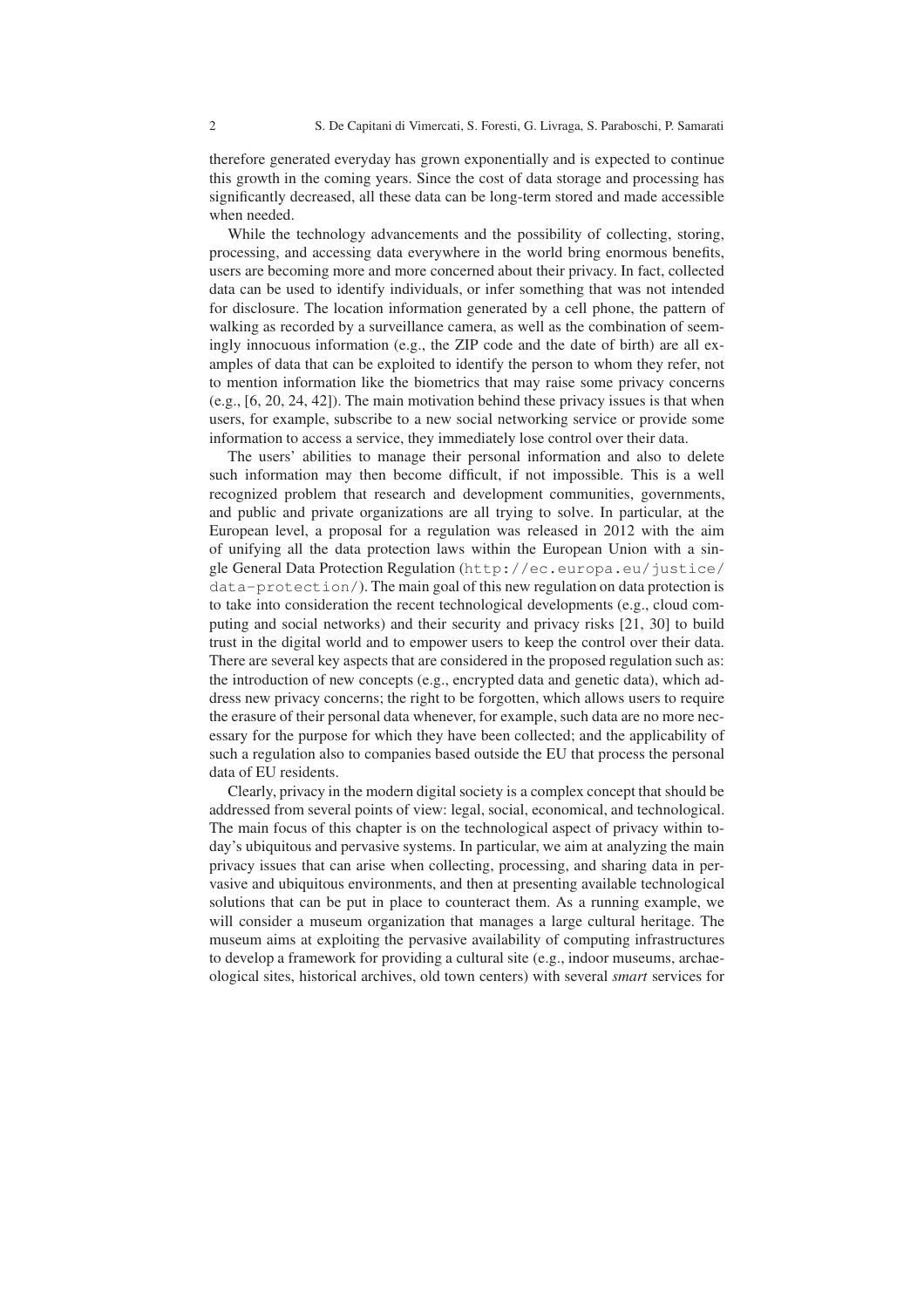assisting users (e.g., visitors or staff personnel) in the seamless exploration and management of the related environment. In this context, smart and pervasive solutions can be adopted, for example, from the electronic management of ticket purchases, to interactive and guided tours based on the sensed proximity of a visitor to a specific exhibition, to the continuous monitoring of the environmental conditions (e.g., humidity, temperature, pollutant concentrations) in the museum premises through environmental sensors.

The remainder of the chapter is organized as follows. Section 2 illustrates our reference scenario, and presents the main related privacy risks. Section 3 overviews the most well-known approaches to protect location information. Section 4 discusses some solutions that allow the privacy-preserving sharing of personal/sensitive data. Section 5 shows possible approaches that allow the secure storage of personal/sensitive data. Finally, Section 6 gives our final remarks and concludes the chapter.

## 2 Privacy in pervasive systems

We first introduce the reference scenario that will be considered in the remainder of this chapter (Section 2.1). We then illustrate the privacy issues that may arise in such a scenario (Section 2.2).

#### *2.1 Reference scenario*

Our scenario (Figure 1) refers to a museum with both indoor and outdoor exhibitions and facilities, distributed in a wide geographical area, such as a city or a region (e.g., Rome, Paris, New York). To be considered "smart", the museum features a digital infrastructure providing digital services and pervasive solutions to both enhance the experience of the visitors, and efficiently manage the museum and its exhibitions. As illustrated in Figure 1, the considered scenario is characterized by the interaction of different subjects. In particular, users (i.e., visitors of the museum) interact with the museum system through an app that they can install on their smartphone, and by enabling GPS and location services. The app acts as a smart guide, as described in the following of this section. Also, the museum features a set of environmental monitoring stations to measure different environmental parameters (e.g., temperature, humidity, pollutants). Data about users and the environmental measures collected by the museum are stored at different servers (i.e., the registrations and payments server, the LBS provider, and the environmental measures server). The smart solutions adopted by the museum can be classified in the following three groups, depending on their objective.

• *Ticket purchases and visitor registrations.* Visitors of the museum can buy their tickets either in place or online. When buying online, users pay by credit card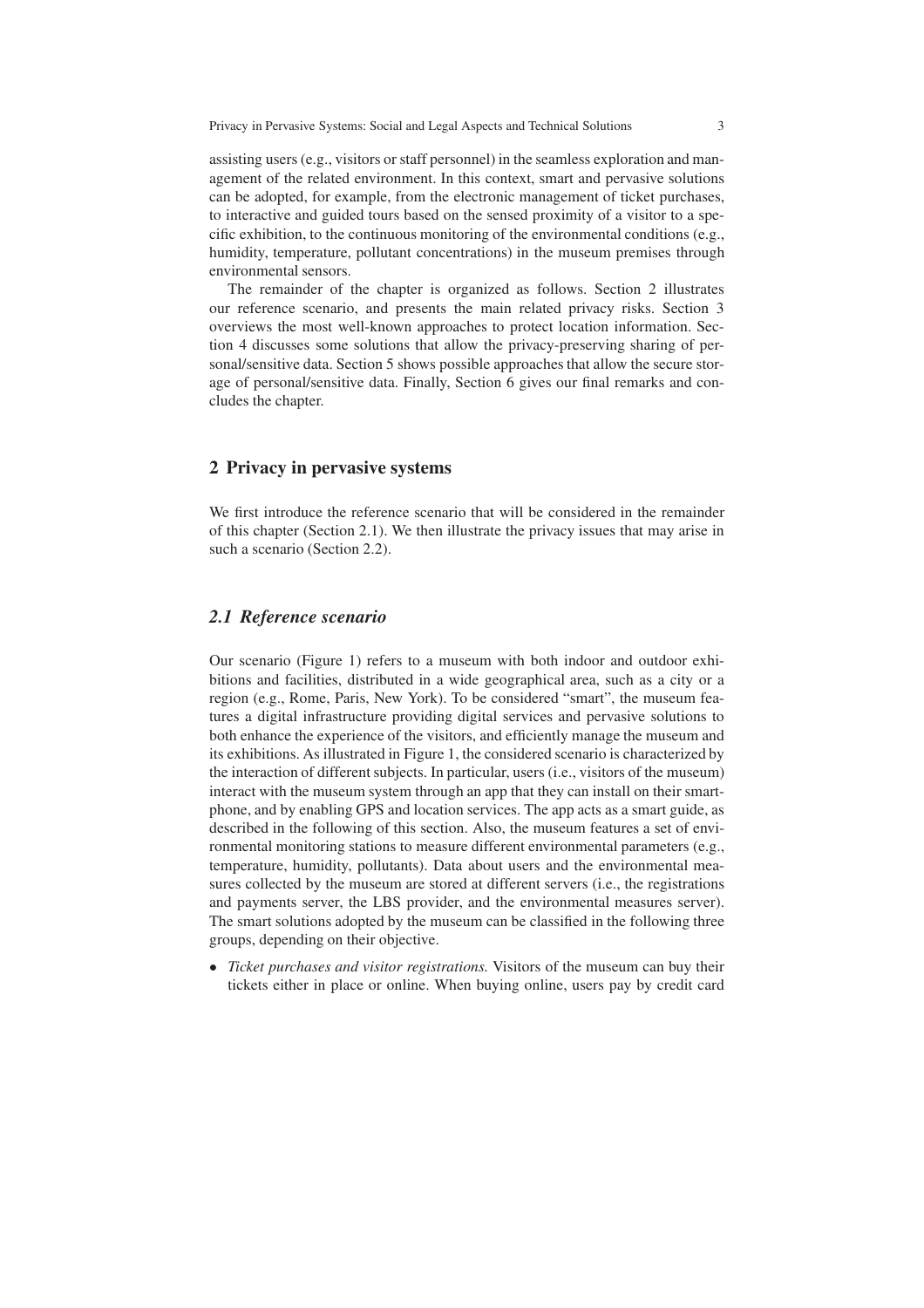

Fig. 1: Reference scenario

and can then collect their tickets presenting the credit card used for the payment at an automatic machine at any of the museum facilities. When purchasing a ticket, a visitor becomes a user of the museum systems. Users can also register to the museum web site and/or follow it on social networks to receive news, discounts, and other information. Data about users and registrations are stored at the registration and payments server, which is in charge of maintaining all the information provided by the users. Figure 1 illustrates the information flows caused by ticket purchases and registration activities by users as the dashed arrows, labeled *data*, from users to the registrations and payments server. Figure 2 illustrates an example of the relation stored and managed by this server. The relation stores personal data (attributes Phone, Name, DoB, and Sex), ticket information (attribute TicketType), and payment information (attribute Payment) about the visitors of the museum. Attribute TicketType represents the kind of ticket bought by a visitor, which can be either *Regular* (i.e., full price and no discount) or discounted/free if, for example, the visitor suffers from specific pathologies (*Health* ticket) or has a particular job (e.g., *Army* or *Government*) for which the museum adopts reduced fares.

• *Smart guides to artworks*. Besides traditional guided tours to the different exhibitions, in which an authorized guide escorts the visitors, the museum also offers location-based and automatic guided tours. To this aim, visitors can download an ad-hoc location-based app, provided by the museum, on their smartphone (*smartphone* icon close to users in Figure 1), which describes the artworks based on the position of the user. This indeed represents a great advantage for the visitors of the museum, who can decide their own itineraries without the need of reserving a guide in advance while, at the same time, enjoying professional illustrations of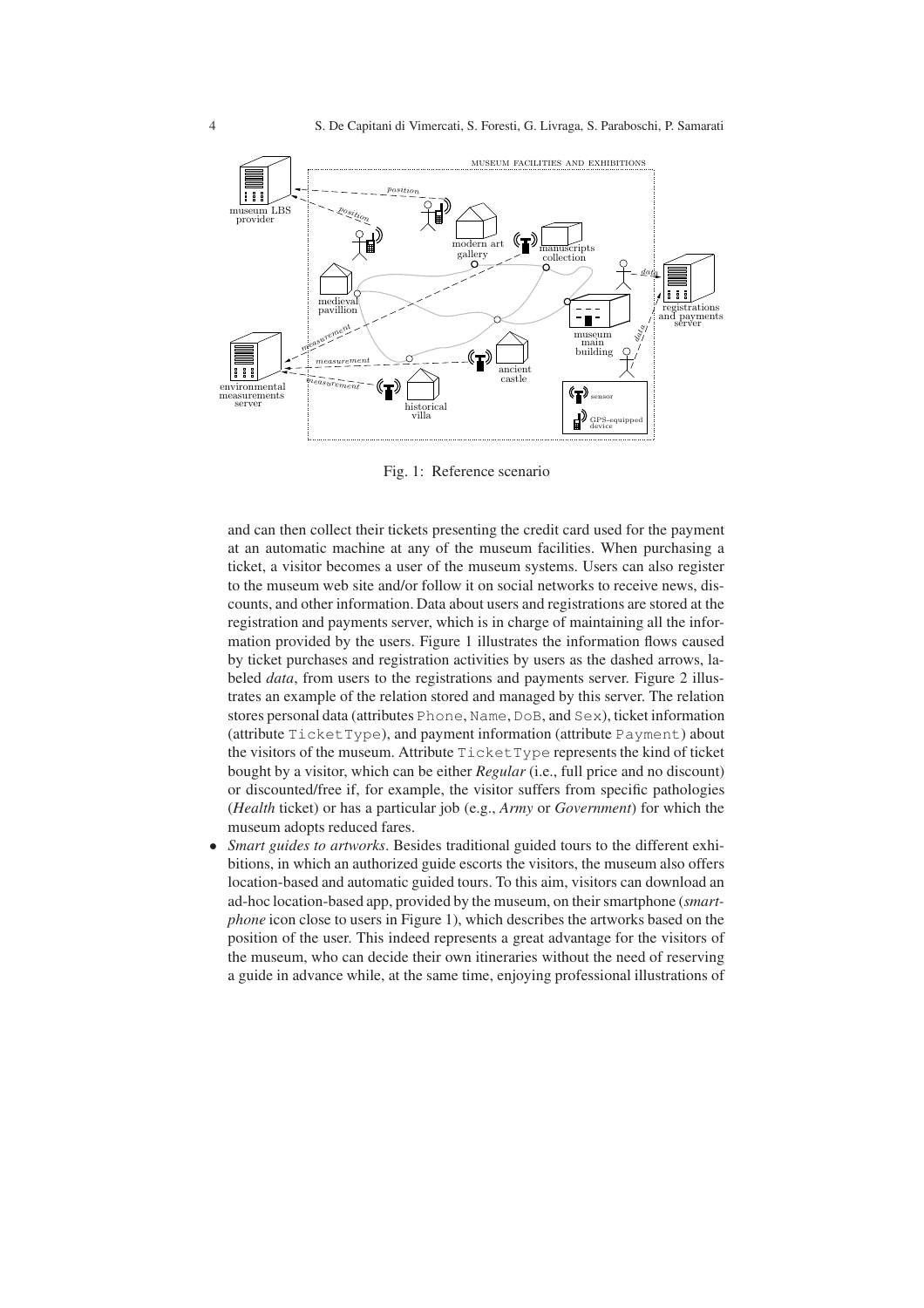Privacy in Pervasive Systems: Social and Legal Aspects and Technical Solutions 5

| <b>Phone</b>         | <b>Name</b> |            | <b>Sex</b> | <b>ZIP</b> | <b>TicketType</b> | Payment     |
|----------------------|-------------|------------|------------|------------|-------------------|-------------|
| $(800)$ 917-5551     | Alice       | 1960/04/10 | F          | 97401      | Health            | Credit card |
| $(500)$ 234-5678     | <b>Bob</b>  | 1970/05/12 | М          | 98302      | Army              | Debit card  |
| $(541)$ 271-2136     | Carol       | 1960/04/04 | F          | 97467      | Regular           | Cash        |
| $(360)$ 474-4614     | Daniel      | 1970/05/20 | М          | 98245      | Army              | Cash        |
| $(360)$ 373-2030     | Erik        | 1970/07/12 | М          | 98312 Navy |                   | Cash        |
| $(541)$ 946-1711     | Fred        | 1960/04/11 | F          | 97434      | Professor         | Credit card |
| $(360)$ 435-3746     | Greg        | 1970/07/25 | М          | 98223      | Government        | Check       |
| $(253)$ 863-5555 Hal |             | 1970/07/30 | М          | 98389      | Marines           | Cash        |
| $(360)$ 794-7058     | Ian         | 1970/05/12 | М          | 98290      | Army              | Credit card |
| $(503)$ 497-91 33    | John        | 1950/12/01 | М          | 97210      | Air Force         | Debit card  |

Fig. 2: Personal and payment data of the visitors of the museum

the exhibitions based on their position. Visitors can then walk around in the city and, as soon as they approach an artwork (such as the Trevi fountain, the Sistine Chapel, or the Colosseum in Rome), their location-based app will ring an alarm and a description of the artwork will start. The location-based service offered by the museum can also suggest to visitors the best itinerary to avoid queues that would delay their visit. To this aim, it collects and aggregates location data about the users who are using the location-based app, and takes them into consideration when determining the best itinerary to be suggested to a new visitor. For instance, it can re-arrange the itinerary of visitors (e.g., if a place is too crowded, an updated itinerary skipping that place can be suggested to a visitor). Figure 1 illustrates the communications from users to the Location-Based Service (LBS) provider of the museum to support the smart guide service as dashed arrows, labeled *position*.

• *Environmental monitoring.* To protect the artworks, the museum uses a pervasive environmental monitoring system (*sensor* icons distributed in the environment in Figure 1). This system analyzes and keeps under control different parameters that might harm the artworks such as: the temperature of a room to regulate air conditioning, the quality of the air (e.g., specific pollutants and humidity to enforce specific countermeasures to protect the artworks), and the number of visitors at an exhibition or in a given room to regulate further accesses to the same. Figure 1 illustrates the communication exchanges from sensors to the environmental measurements server as dashed arrows, labeled *measurement*. Figure 3 illustrates an example of the relation kept by this server storing the measurements of temperature (in Celsius degrees), humidity percentage, concentration of PM10 pollutant  $(in \mu g/m^3)$ , and noise pollution (in dB).

The data about users and environment are *analyzed* (either at runtime, such as for the environmental sensing, or offline, such as for discovering statistics on the visitors based on the contact information provided at the time of ticket purchases), *stored*, and *maintained* for possible future use, possibly including disclosure to third parties. For instance, the ministry of arts and culture periodically asks the museum to provide all data related to visits and payments. Thanks to these data, the ministry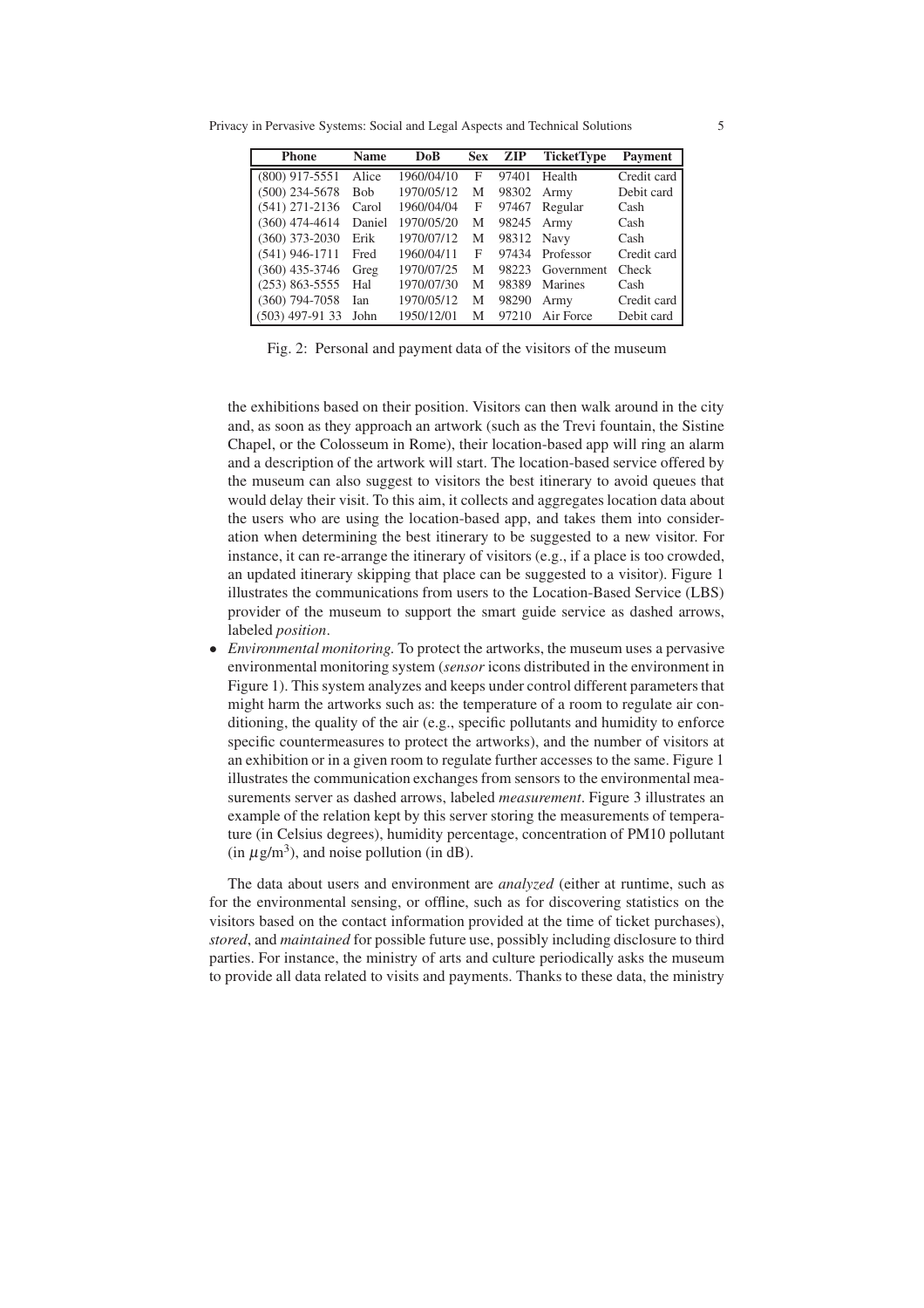| <b>Sensor</b> |    |     | <b>Temp</b> ( <sup>o</sup> C) <b>Humidity PM10</b> ( $\mu$ g/m <sup>3</sup> ) | Noise $(dB)$ |
|---------------|----|-----|-------------------------------------------------------------------------------|--------------|
| int_A         | 25 | 40% | 25                                                                            | 60           |
| $ext_B$       | 28 | 60% | 30                                                                            | 55           |
| $int_C$       | 27 | 45% | 40                                                                            | 57           |
| $ext\_D$      | 30 | 55% | 50                                                                            | 62           |
| $ext_E$       | 29 | 53% | 55                                                                            | 58           |
| int_F         | 22 | 42% | 59                                                                            | 32           |
| $ext_G$       | 30 | 59% | 50                                                                            | 47           |
| ext_H         | 28 | 60% | 42                                                                            | 50           |
| int_I         | 28 | 43% | 58                                                                            | 30           |
| int_J         | 22 | 51% | 35                                                                            | 35           |
| $ext_{K}$     | 32 | 63% | 37                                                                            | 65           |

6 S. De Capitani di Vimercati, S. Foresti, G. Livraga, S. Paraboschi, P. Samarati

Fig. 3: Environmental measurements at the facilities of the museum

can study marketing strategies, and take knowledge-based decisions regarding, for example, special rates and discounts for specific groups of visitors, increasing the personnel working in the museum, adjusting the opening hours, planning special exhibitions and many other activities. The museum can also decide to *share* these data with third parties. For instance, the museum can provide its data to research organizations to study countermeasures for improving the quality of the air by reducing the concentration of specific pollutants. The paths of users among the different facilities of the museum can be shared with other museums, to suggest each user the most appropriate smart visit based on their previous ones.

#### *2.2 Privacy issues*

The main privacy issues that arise in the considered scenario are related to the fact that the data collected by the museum include sensitive information that can put at risk the privacy of the users to whom it refers. The collected data span from the *contextual information* generated by the pervasive infrastructure to the information released by the users themselves. Contextual information is needed to develop smart services that can react to the environment surrounding a user. A notable example of this kind of information is the *location information* that users continuously release during their visits. Such information can then be used to track the movements of users, which is considered intrusive and harmful of their privacy. The data released by the users are needed to take advantage of the museum services. The storage and processing of these data should always be performed in respect of the privacy of the users. For instance, information like phone numbers cannot be shared with an advertising company without the prior consent of the users. When accessing sensitive information, both *direct* and *indirect* privacy violations may occur, as illustrated in the following.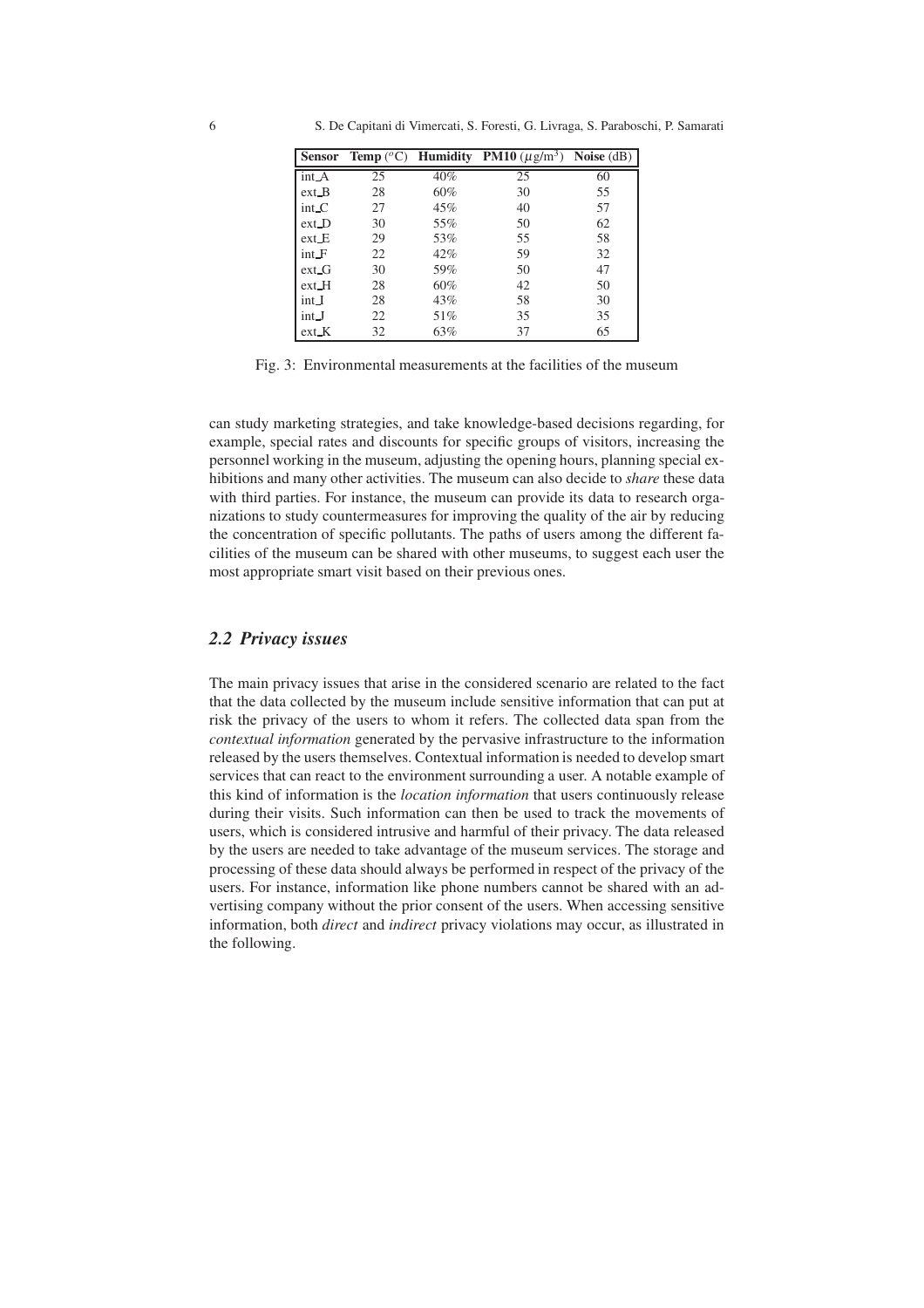- *Direct violations.* Direct violations are caused by the presence in the collected data of sensitive information available to all parties accessing the data. For instance, all recipients accessing the data collection in Figure 2 can discover the phone numbers of the visitors of the museum.
- *Indirect violations.* Indirect violations are caused by the possibility of determining sensitive information that is not explicitly included in the collected data, but can be obtained from them. For instance, observing the discounts applied to the tickets purchased by the visitors of the museum in Figure 2, a recipient can infer that *Alice* suffers from a disease and that *Bob* is a military.

It is interesting to note that privacy violations might affect both individuals represented in the collected data (i.e., registered visitors) as well as individuals that are apparently not involved in the data release. For instance, the relation in Figure 2 includes personal and payment information of the visitors of the museum and its improper sharing or distribution can affect the privacy of the visitors. As another example, consider the table in Figure 3. An insurance company might increase the premium to individuals living in the areas close to the museum and for which the table reports a high PM10 concentration. This behavior clearly affects the privacy of individuals who are not necessarily visitors of the museum.

As it might be clear from the discussion above, privacy violations can occur for a variety of different reasons, including the presence of sensitive information in the data collection (e.g., attributes Phone and TicketType in the relation in Figure 2), the existence of *correlations* and *associations* among different datasets (e.g., correlations among pollutant concentrations and respiratory diseases), and the observation of data *evolution*. As an example of this latter aspect, suppose that environmental sensor  $ext{\textbf{B}}$  of the museum (see Figure 3) be close to the city railway and record noise levels continuously at regular time intervals. Assume also that the schedule of freight trains be sensitive and therefore not publicly available. By observing peaks in the sensed noise levels, and linking them to the (public) timetables of passenger trains, it might be possible to deduce the schedule of freight trains. *Unusual* data can also leak sensitive information: for example, an individual paying the museum ticket with a very exclusive credit card makes her/his stand from others, and reveals that, with high probability, s/he enjoys a relatively high income.

In the remainder of this chapter, we survey some of the approaches that can be adopted to protect data and users from the privacy issues described above. To guide the reader through the chapter, Figure 4 illustrates a summary of the solutions that will be described in the remaining sections.

### 3 Protecting location information

The widespread adoption of mobile communication devices and the advancements made on location technologies have contributed to the development of a great variety of location-based services for business, social or informational purposes. As an effect of such innovative services, however, privacy concerns are increasing. In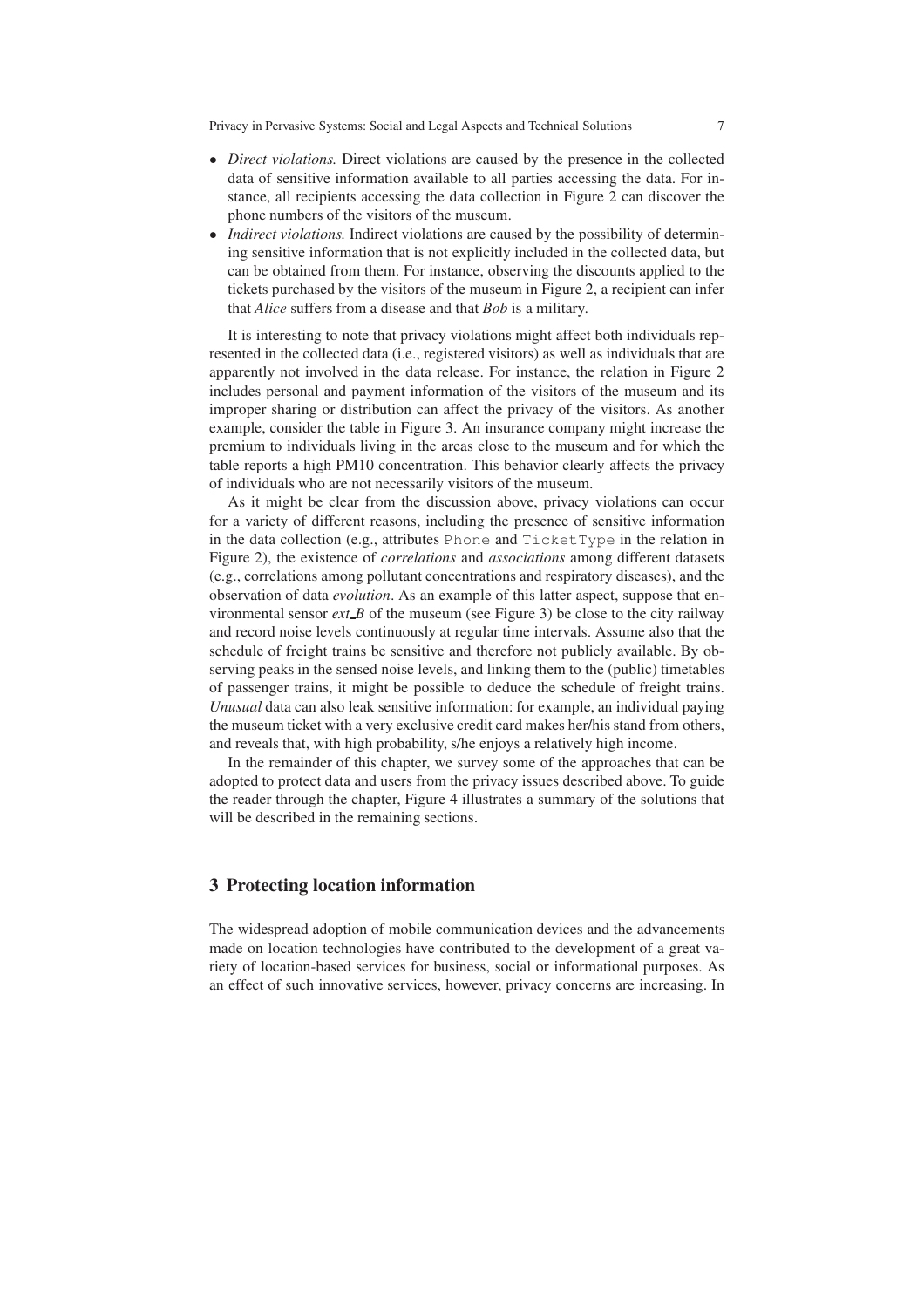

Fig. 4: Summary of the solutions illustrated in Sections 3–5

fact, location information is subject to a variety of privacy threats, including stalking or physical harassment. Location information can also be exploited for inferring sensitive information about users. As an example, consider a user running the location-based app provided by the museum for smart guides in Rome. Since the exhibitions and facilities of the museum are distributed over the city, while walking from the Colosseum to Trevi fountain, the user might stop by a pharmacy selling medicaments for a specific disease, still releasing her/his position to the LBS of the museum. While this might not be a problem when the service provider (the museum, in our example) is trusted by the user, this situation becomes problematic when location information is shared with (or managed by) third parties. Anyone accessing such location information can in fact infer that the user (or an individual close to her) suffers from that specific disease. The existing solutions for protecting privacy of location information can be classified based on whether they aim at protecting the single positions of a user, or her/his path whenever s/he continuously releases the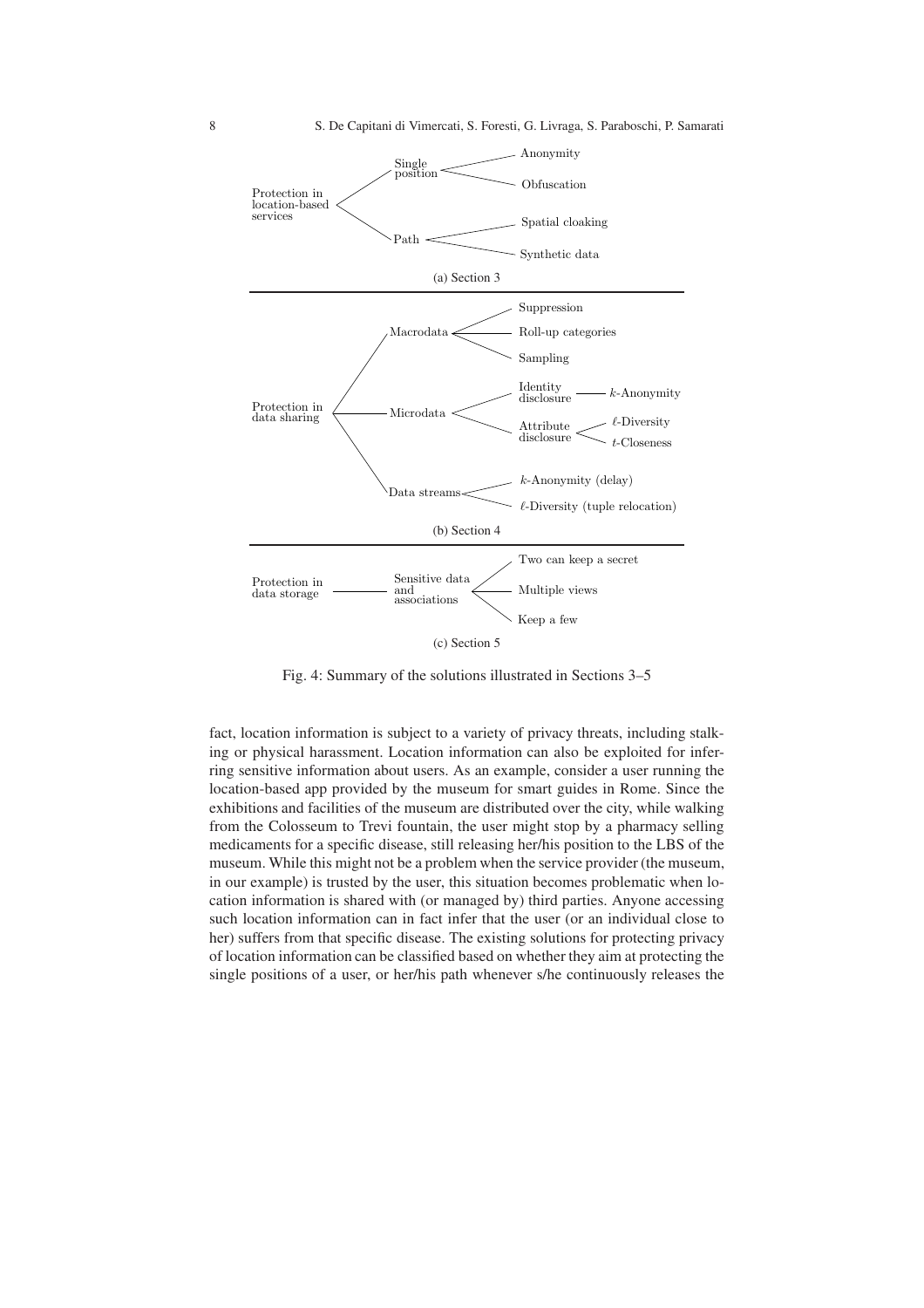trace of her/his movements to a provider. In our running example, the first class of solutions are important if the user decides to use the smart guide app in pull mode, that is, the app issues a query to the LBS of the museum when the user is close to an artwork. The second class of solutions can instead be useful when the user decides to use the smart guide in push mode. To this aim, the app continuously sends the user location to the LBS of the museum and, as soon as s/he reaches a point of interest, the app automatically receives the description for that art piece.

We will now illustrate the most well-known approaches for protecting location privacy, distinguishing between solutions tailored to protect the single position of a user, and those aimed at protecting her/his path.

Single position protection. *Anonymity-based* techniques (e.g., [4, 5, 8, 25, 28, 33, 39, 40]) aim at protecting the association between users' identities and their precise position to prevent re-identification by observing users' requests to the LBS. These techniques include solutions based on the concept of *k*-anonymity [16, 43] originally proposed in the database context (see Section 4.2). To protect users' identities, their explicit identifier is removed and the precision of their position is degraded in such a way that a user is indistinguishable by other  $k - 1$  users in a given location area or temporal interval. Figure 5(a) illustrates an example of the application of such protection techniques, where  $k = 4$ . In the figure, users are represented by a small circle, labeled with the user name. In the right-hand side of the figure, users *Greg*, *Hal*, *Ian*, and *John* are de-identified (i.e., their identities are not associated with their queries), and all queries are associated with the area represented by the gray rectangular in the figure. Therefore, every request can be indistinguishably generated by any of the four users. Whenever the identity of a user needs to remain attached to her/his location information (e.g., with reference to our scenario, when descriptions of exclusive art pieces should be available only to specific visitors who paid an additional ticket), *obfuscation-based* techniques (e.g., [2, 3, 22]) can be adopted, instead of anonymity-based solutions. Rather than anonymizing users, these techniques degrade the accuracy of their location. The main goal of these techniques is therefore to perturb the location information of the users, while still maintaining a binding with their identity. Figure 5(b) illustrates an example of the application of these techniques. The right-hand side of the figure shows a degradation of the released position of user *Bob*, represented by the shaded rectangle, so to protect his actual position. Note that, as opposite to Figure 5(a), the identity of *Bob* is not hidden to the LBS provider, and remains associated with his (degraded) position.

Path protection. The protection of the trajectory information of a user is a critical aspect in our reference scenario. Suppose that the users adopt the museum app in push mode, meaning that the app on their smartphone continuously sends their positions to the location-based service offered by the museum. While walking around and sightseeing the city, a user might visit other places that can be considered sensitive as they can be exploited to infer personal information about her. For instance, the user can stop to a pharmacy selling drugs for rare diseases, hence making this information available to all parties observing her/his movements. In this scenario, it is possible to adopt path-protecting approaches. Figure 6 illustrates an example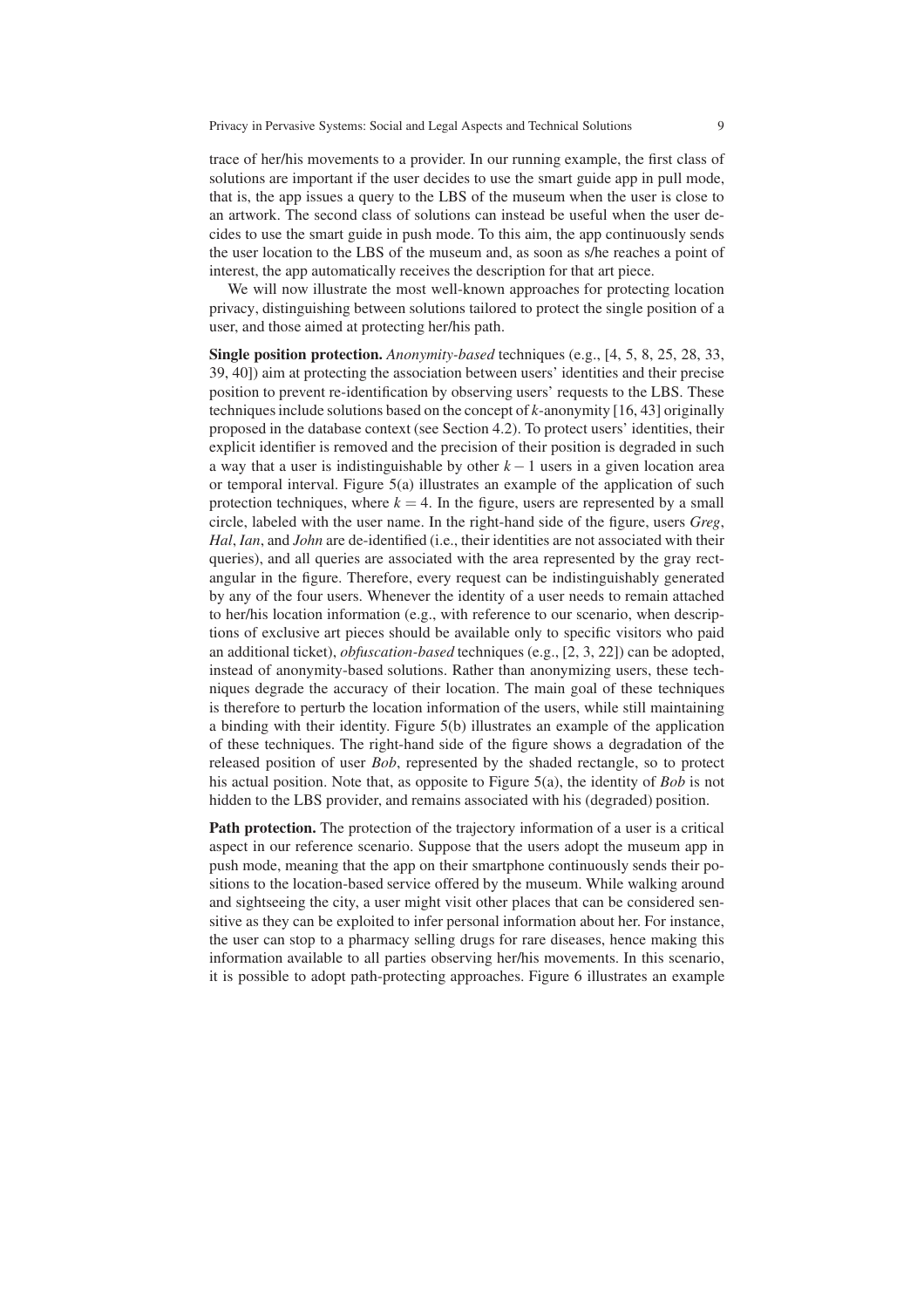

Fig. 5: Protecting users' location through anonymity-based (a) and obfuscationbased (b) approaches

of the application of such protection techniques, in which the real paths followed by *Alice* and *Bob* in the left-hand side of the figure have been protected by appearing indistinguishable to the eyes of an observer. Traditionally, these solutions use *spatial cloaking* techniques: a cloaked spatial region must be shared by at least *k* users and, to protect user trajectories, all *k* users must appear as belonging to the same region as time passes (e.g., [11, 41, 49]). A different approach is based instead on the generation, and release to the LBS, of (partially) *synthetic* trajectories. For instance, the technique in [38] relies on mix-zones created over synthetic trajectories, obtained with first-order Markov chains from historical data. The release of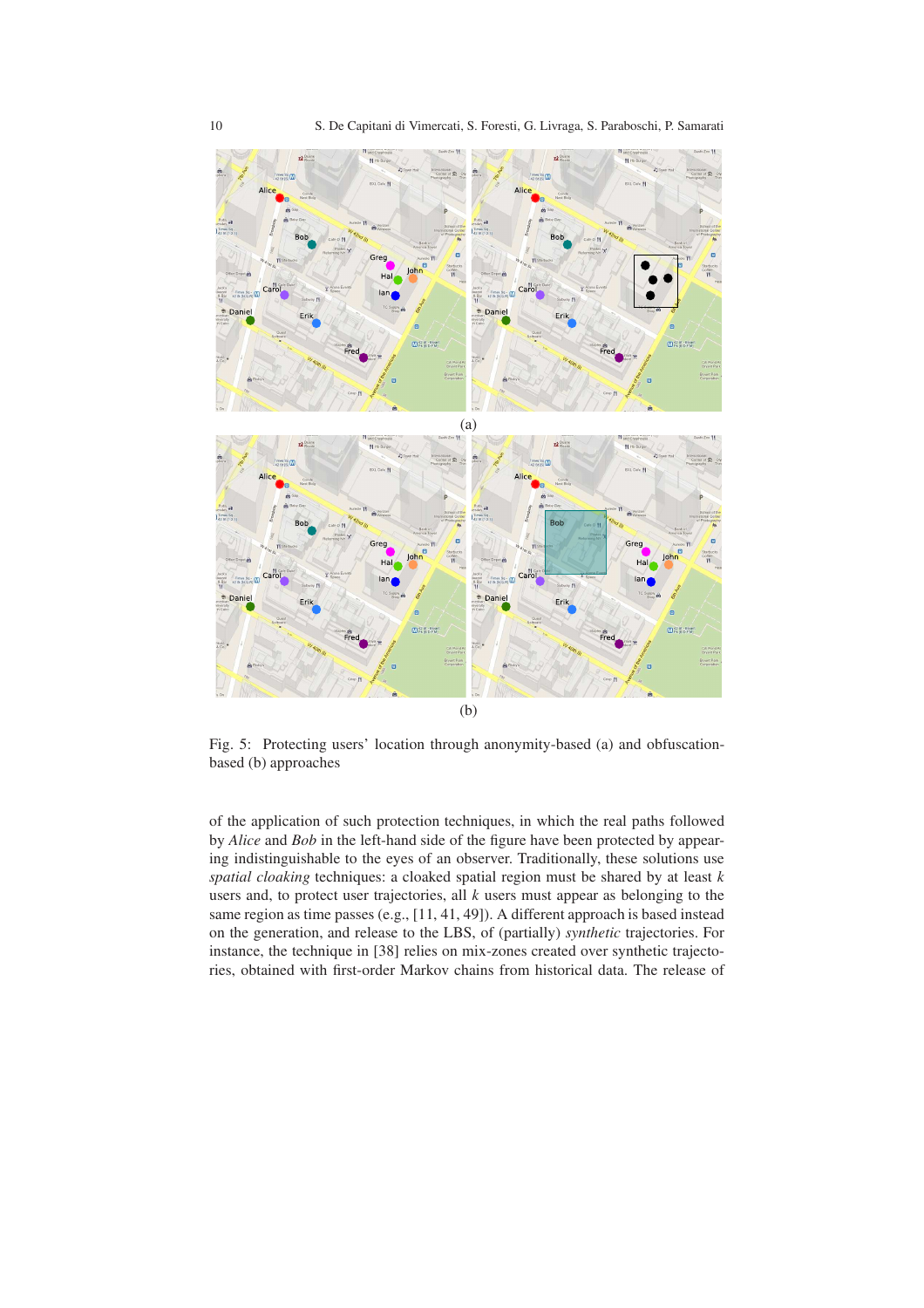

Fig. 6: Protecting users' path

fake paths is also at the basis of a recent technique aimed at counteracting the risk of sensitive information disclosure due to the observation of unusual paths. In fact, being unusual with respect to what is expected and considered common, these paths can leak information not intended for disclosure. The proposal in [6] introduces a framework, based on first-order Markov chains, to evaluate how "unusual" a path followed by a user is with respect to traditional trajectories (in our example, common itineraries followed by visitors), to reduce the risk of inferences by releasing a slightly modified and safe (i.e., less unusual) path.

## 4 Privacy-preserving data sharing

Data sharing and dissemination are becoming more and more common and, in some cases, even mandatory by law. Collected data can be disseminated in the form of *macrodata* or *microdata* [17]. Macrodata are *aggregate* values representing statistics of interests computed over a sample population. Such statistics are measures that summarize the values of one or more properties/attributes of *respondents* (i.e., individuals, organizations, associations, business establishments, and so on). Microdata are specific data related to single respondents (i.e., single visitors, in our example). The release of macrodata and/or microdata might cause leakage of sensitive information that was not intended for disclosure. In this section, we will then illustrate available solutions for protecting macrodata (Section 4.1) and microdata (Section 4.2), and for protecting data streams, which are common in pervasive scenarios since data are often collected by sensing devices in streams (Section 4.3).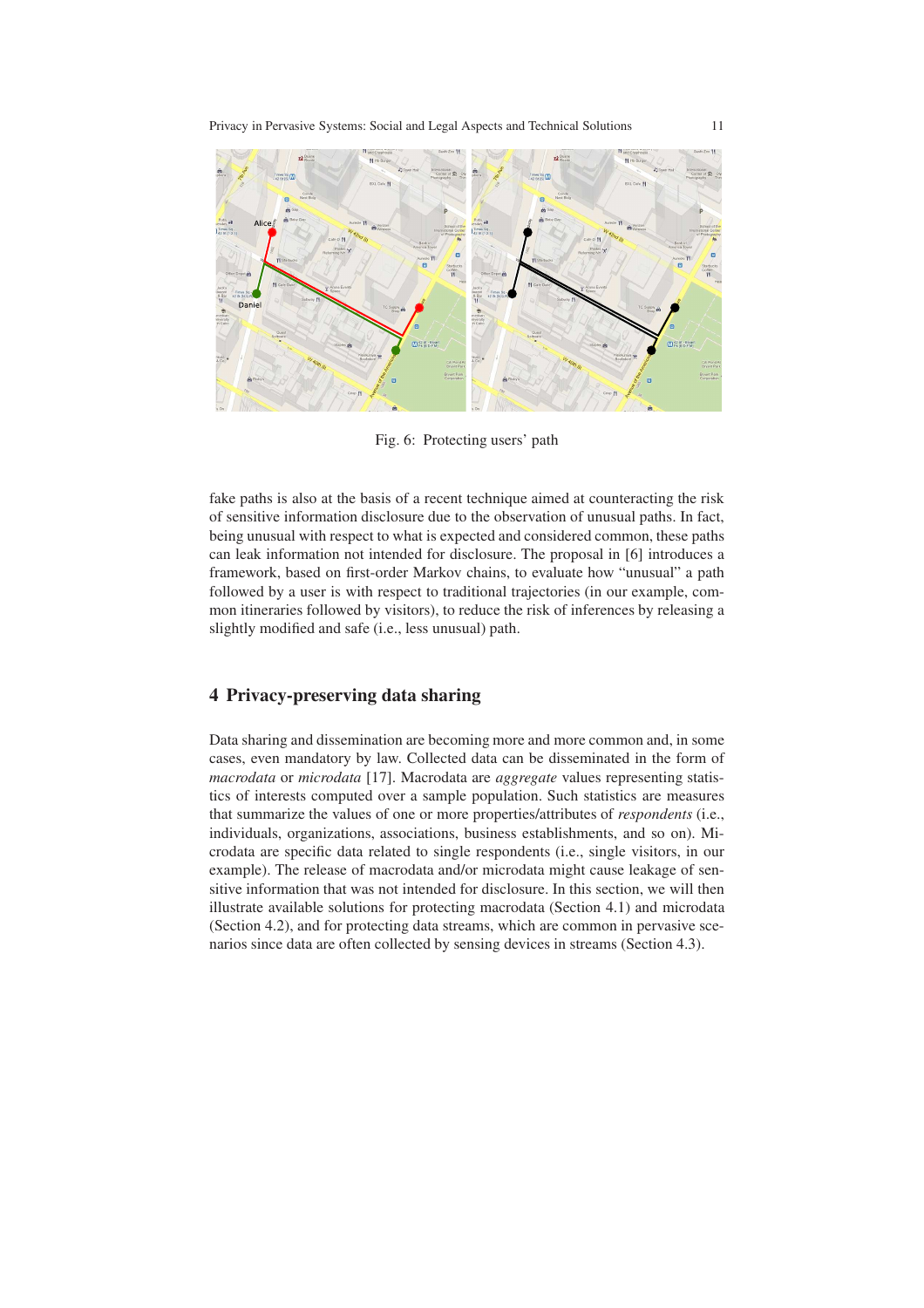12 S. De Capitani di Vimercati, S. Foresti, G. Livraga, S. Paraboschi, P. Samarati

|     | Cash | Check Credit Card Debit Card   Tot |  |
|-----|------|------------------------------------|--|
|     |      |                                    |  |
|     |      |                                    |  |
| Tot |      |                                    |  |

(a) Number of male and female visitors purchasing tickets with a given payment method

|     | Cash | <b>Check</b> |   | <b>Credit Card</b> Debit Card | Tot |
|-----|------|--------------|---|-------------------------------|-----|
| M   |      |              |   |                               |     |
| п   |      |              | " |                               |     |
| Tot |      |              |   |                               |     |

(b) Percentage of male and female visitors purchasing tickets with a given payment method

|     | Cash | Check | Credit Card Debit Card | <b>Tot</b> |
|-----|------|-------|------------------------|------------|
|     |      |       |                        | 16.3       |
|     |      |       |                        |            |
| Гоt |      |       |                        |            |

(c) Average delay (number of days) between ticket purchase and collection

Fig. 7: Count (a), frequency (b), and magnitude (c) tables

## *4.1 Protecting macrodata*

Macrodata are represented as tables where each cell of a table is the value of a quantity computed over the considered properties. A macrodata table usually includes marginal totals, that is, the aggregate computed over each row/column in the table. Depending on how macrodata tables are defined, they can be classified as: *i) count* and *frequency tables*, where each cell contains the *number* (*percentage*, respectively) of respondents that share the same value over all attributes of analysis reported in the table; and *ii) magnitude tables*, where each cell contains an *aggregate value* (e.g., sum) of a *quantity of interest* over all attributes of analysis reported in the table. Figures  $7(a)$  and  $7(b)$  illustrate an example of count and frequency tables, respectively, computed over the data in Figure 2, reporting the number and percentage of male and female visitors who purchased tickets with a given payment method. Figure 7(c) illustrates an example of magnitude table reporting the average delay between the purchase of a ticket and its collection. Columns in the tables represent the payment methods, while rows represent male and female visitors, respectively.

Although macrodata do not explicitly include information specifically related to single respondents, sensitive information can still be leaked. To counteract the risk of unintended information disclosure, it is then necessary to first identify and then protect cells that can be considered sensitive [17, 23].

Identifying sensitive cells. Sensitive cells can be identified according to different strategies [23]. In count and frequency tables, sensitive cells can be identified through the *threshold* rule, which classifies a cell as sensitive if its value is less than a given threshold. As an example, consider the macrodata table in Figure 7(a) and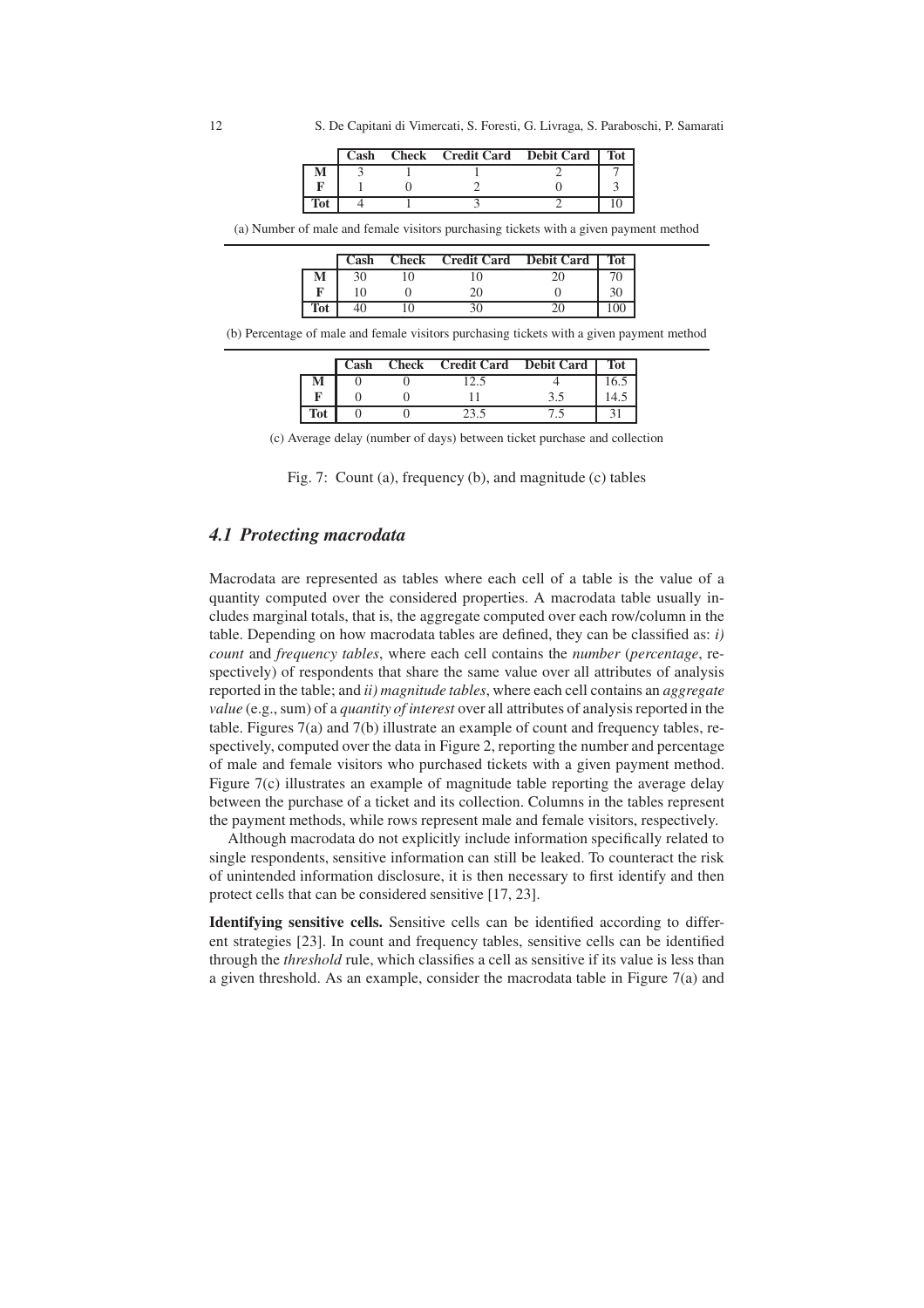suppose that the threshold is set to 1. In this case, the second cell and the third cell in the first row, and the first cell in the second row should be considered sensitive. In magnitude tables, sensitive cells can be identified through different rules (e.g., (*n*,*k*)-rule, *p*-percent rule, *pq*−rule) all aimed at identifying cells whose value could be exploited to estimate too accurately the contribution of one specific respondent. As an example, according to the  $(n, k)$ -rule a cell is considered sensitive if less than *n* respondents contribute to more than *k*% of its value. For instance, the third cell of the first row in Figure 7(c) does not satisfy  $(2.90\%)$ -rule as one respondent only contributes to 100% of the cell content.

Protecting sensitive cells. Once detected, sensitive cells must be protected. Several protection techniques have been proposed for macrodata tables. For count and frequency tables, the easiest solution consists in suppressing sensitive cells (*primary suppression)*. Unfortunately, primary suppression might open the door to inferences: if marginal totals are published together with the released table, or are publicly known, it might still be possible to restrict the uncertainty about the missing values. To overcome this risk, additional cells need to be suppressed (*secondary suppression*), and linear programming techniques are typically adopted to minimize the number of cells undergoing secondary suppression. Besides suppression, rounding techniques can also be used, which consist in modifying the original value of a cell by rounding it to a near multiple of a chosen base number. The *roll-up categories* technique instead modifies the original table combining rows and/or columns to obtain a less detailed table. A widely used protection technique is *sampling*, which consists in computing the aggregate values in the macrodata table over a representative sample of the collected data (e.g., in our running example over a sample of the museum visitors). Protection is provided by uncertainty, since a recipient does not know whether a target respondent has been considered in the sampling. These protection techniques can be adopted to protect both count and frequency tables. We note however that also other, more sophisticated, approaches have been proposed to protect sensitive cells in macrodata release.

## *4.2 Protecting microdata*

Many scenarios require that the specific stored data (microdata) be released. Figures 2 and 3 represent two examples of microdata tables. Although microdata provide higher flexibility and utility for final recipients than macrodata, they are subject to a greater risk of privacy breaches. In particular, a microdata table must be protected against both *identity disclosure* (i.e., disclosure of respondents' identities) and *attribute disclosure* (i.e., disclosure of respondents' sensitive information). In the remainder of this section, we present some well-known approaches to protect microdata tables against identity and attribute disclosures.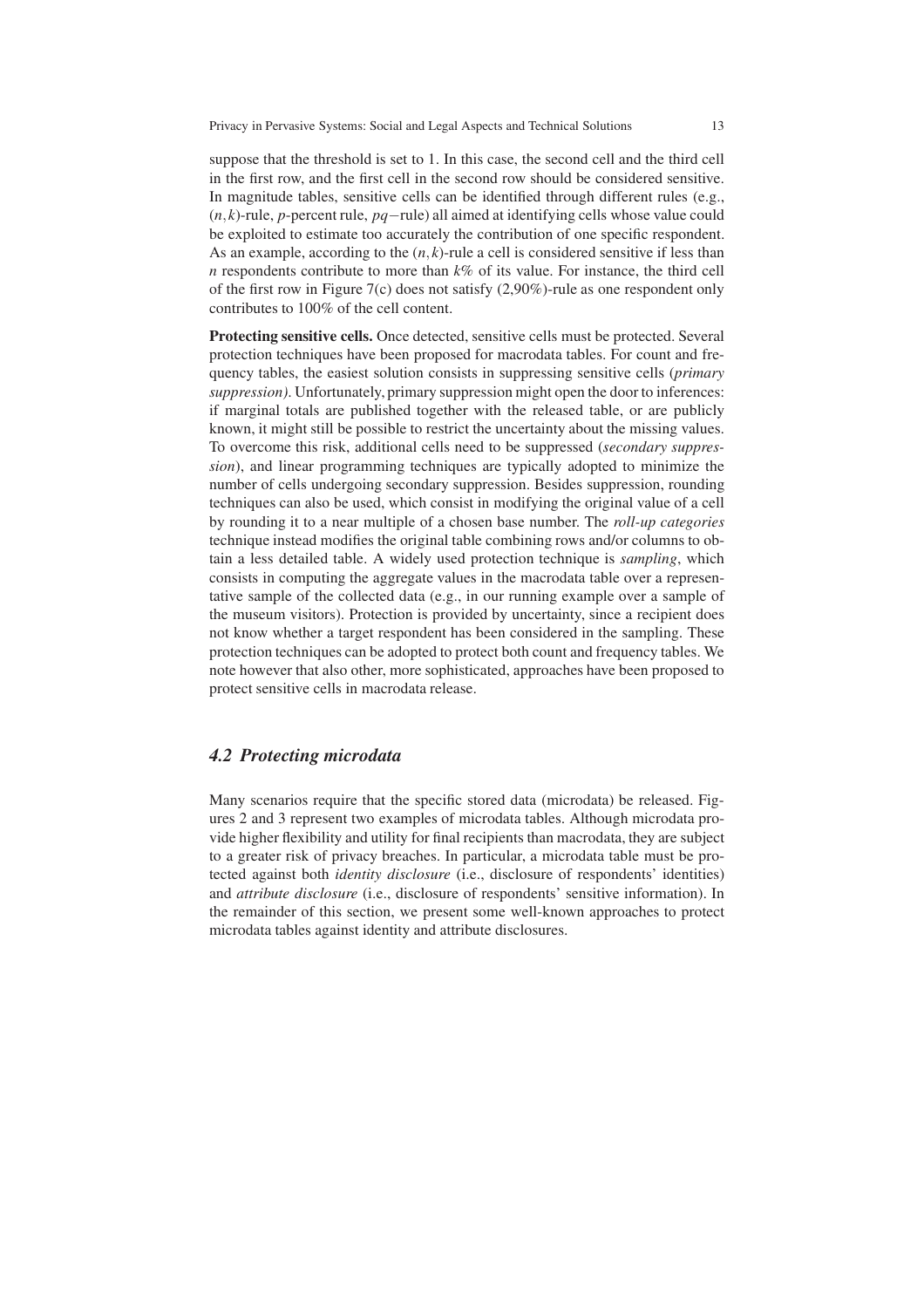| <b>Phone</b> | <b>Name</b> | DoB               | <b>Sex</b> | ZIP        | <b>TicketType</b> | <b>Payment</b> |
|--------------|-------------|-------------------|------------|------------|-------------------|----------------|
|              |             | 1960/04/10        | F          | 97401      | Health            | Credit card    |
|              |             | 1970/05/12        | M          | 98302      | Army              | Debit card     |
|              |             | 1960/04/04        | F          | 97467      | Regular           | Cash           |
|              |             | 1970/05/20        | M          | 98245      | Army              | Cash           |
|              |             | 1970/07/12        | M          | 98312 Navy |                   | Cash           |
|              |             | 1960/04/11        | F          | 97434      | Professor         | Credit card    |
|              |             | 1970/07/25        | M          | 98223      | Government        | Check          |
|              |             | 1970/07/30        | M          | 98389      | <b>Marines</b>    | Cash           |
|              |             | 1970/05/12        | M          | 98290      | Army              | Credit card    |
|              |             | <i>1950/12/01</i> | M          | 97210      | Air Force         | Debit card     |

14 S. De Capitani di Vimercati, S. Foresti, G. Livraga, S. Paraboschi, P. Samarati

(a) De-identified version of the relation in Figure 2

| <b>Name</b> | <b>Address</b>                                                         | <b>City</b> | ZIP | DoB | <b>Sex</b> |
|-------------|------------------------------------------------------------------------|-------------|-----|-----|------------|
| $\cdots$    | .<br>John Jacob 1100 Garden State Parkway Portland 97210 50/12/01 male | $\cdots$    |     |     | .          |
| .           | .                                                                      | .           | .   | .   | .          |
|             | (b) Portland voters' list                                              |             |     |     |            |

Fig. 8: An example of de-identified microdata table (a) and of publicly available non de-identified dataset (b)

#### 4.2.1 Identity disclosure

The attributes in a microdata table can be classified in four classes: *identifiers*, *quasiidentifiers*, *sensitive* attributes, and *non-sensitive* attributes. Identifiers are attributes whose values univocally identify respondents, such as social security numbers and phone numbers. Quasi-identifiers are attributes that can be linked to external sources of information to reduce the uncertainty over the identity of respondents, such as ZIP, DoB, and Sex. Sensitive (non-sensitive, resp.) attributes correspond to the remaining sensitive (non-sensitive, resp.) information of the microdata table. The first step for protecting a microdata table consists in removing (or encrypting) explicit identifiers. A de-identified microdata table, however, does not provide any guarantee of anonymity, since quasi-identifiers might be linked to publicly available information to re-identify respondents. For instance, the de-identified table in Figure 8(a) (computed from the table in Figure 2 removing attributes Phone and Name) can be linked with the public voters' list of Portland (Figure 8(b)), which includes a single tuple related to a male, living in the 97210 area, and born on 01 December 1950. This combination of values, if unique in the external world as well, uniquely identifies the corresponding tuple in the microdata table as pertaining to *John Jacob*, 1100 Garden State Parkway, revealing that he works in the Air Force and that he paid the visit to the museum with a debit card. It is interesting to note that a study performed on 2000 U.S. Census data showed that 63% of the U.S. population can be *uniquely identified* combining their gender, ZIP code, and complete date of birth [27].

To protect respondents' identities from the linking attack illustrated above, *k*anonymity [43] requires that any released tuple be *indistinguishably related* to no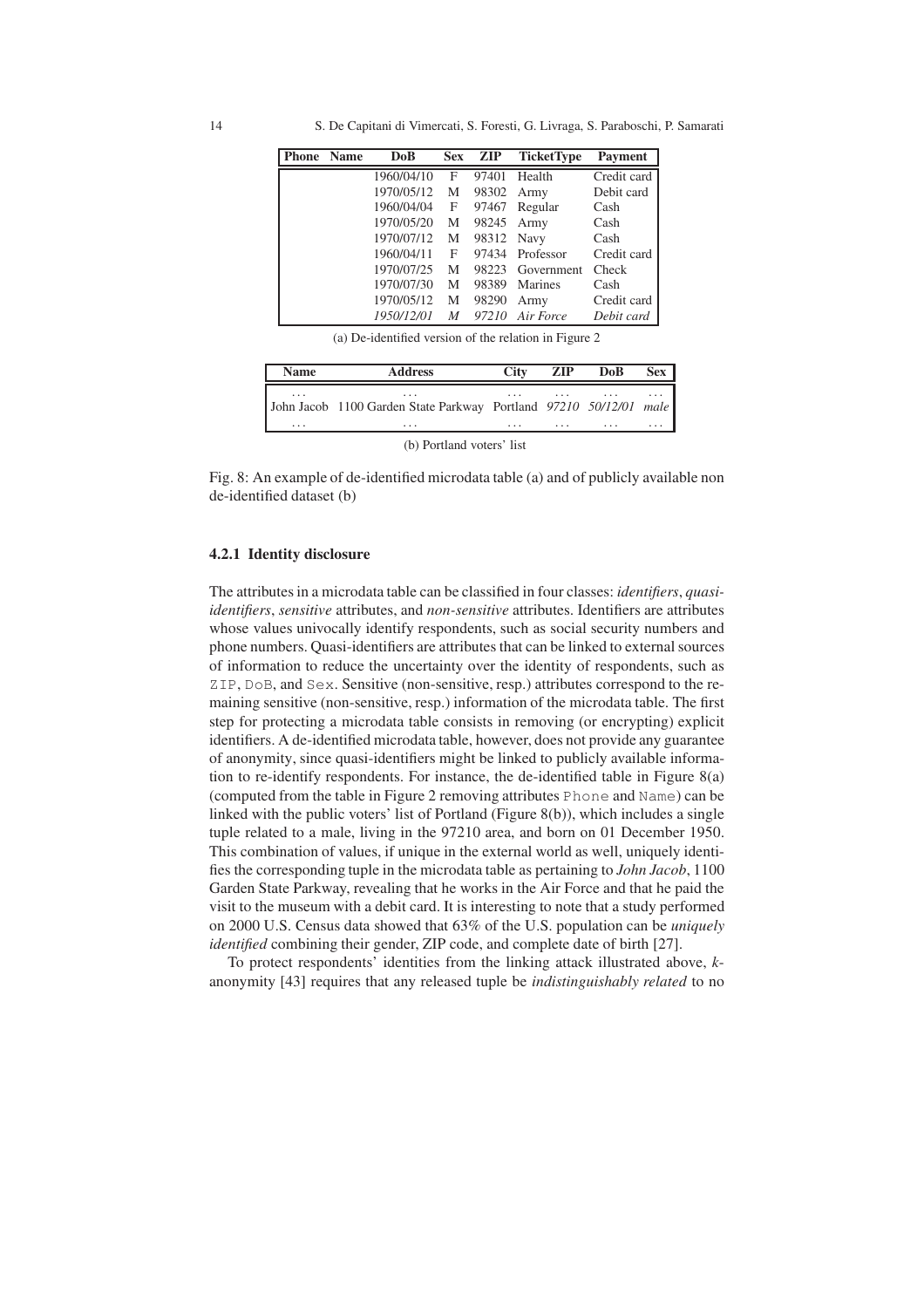less than a certain number *k* of respondents. Since re-identification through linking attacks exploits quasi-identifying attributes, this requirement is translated as follows: *Each release of data must be such that every combination of values of quasiidentifiers can be indistinctly matched to at least k respondents* [43]. Starting from the assumption that each respondent is represented by a tuple in a microdata table (and, vice versa, that each tuple is related to a single respondent), a microdata table satisfies the *k*-anonymity requirement iff: *i)* each tuple in the table cannot be related to less than *k* individuals in the population; and *ii)* each individual in the population cannot be related to less than *k* tuples in the table. Since it is not possible to take into consideration all possible external sources of information, the *k*-anonymity requirement is typically enforced by taking a safe approach and requiring each respondent be indistinguishable from at least  $k - 1$  respondents of the table itself (which represents a sufficient, though not necessary, condition for the *k*-anonymity requirement). A table is therefore said to be *k*-anonymous if each combination of values of the quasi-identifier appears with either zero or at least *k* occurrences in the released table.

*k*-Anonymity is traditionally enforced by adopting *generalization* and *suppression* techniques on the attributes composing the quasi-identifier, without modifying sensitive and non-sensitive attributes. Generalization substitutes the original values with more general values (e.g., the date of birth can be generalized by releasing only the year of birth). Suppression consists in removing information, and is particularly useful to reduce the amount of generalization necessary to guarantee *k*-anonymity whenever a limited number of outliers (i.e., quasi-identifying values with less than *k* occurrences) would require considerable generalizations. Generalization and suppression can be applied at different levels of granularity, and several approaches have been proposed combining them in different ways [7, 16, 34, 35, 43]. The majority of available solutions rely on attribute generalization and tuple suppression. Figure 9(a) illustrates a 3-anonymous microdata table obtained from the table in Figure 8, where attribute Payment has been projected out since not intended for release. Attributes DoB, Sex, and ZIP in the table are considered as the quasiidentifier, and TicketType is considered sensitive as the museum is not authorized to disclose such information. The 3-anonymous table has been obtained by generalizing attributes DoB (only the year and month of birth are released) and ZIP (only the first two digits are released). Also, the outlier tuple related to John Jacob has been suppressed not to force further generalization on the date of birth, since John is the only respondent born in 1950.

Reducing the details in the anonymized table, *k*-anonymity inevitably causes information loss. To find a good trade-off between data protection and utility for final recipients, it is necessary to compute a *k*-anonymous table minimizing the adoption of generalization and suppression. To this aim, both exact and heuristic algorithms can be adopted [16].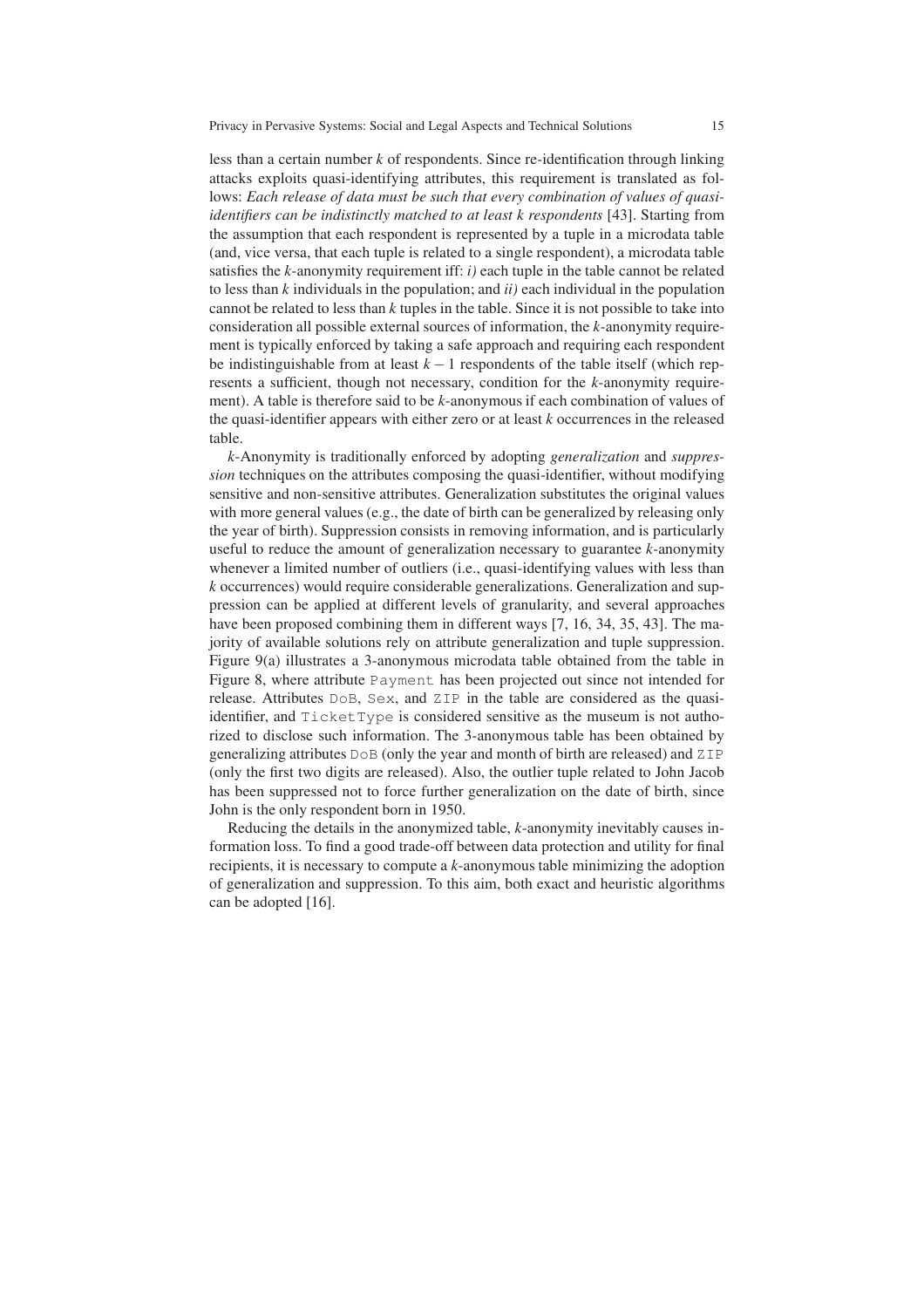| <b>Phone Name</b>             |     |                               | DoB Sex ZIP TicketType Phone Name DoB Sex ZIP TicketType |                              |  |                               |
|-------------------------------|-----|-------------------------------|----------------------------------------------------------|------------------------------|--|-------------------------------|
| $1970/05$ /** M $98$ *** Army |     |                               |                                                          | $1970$ /**/** M 983** Army   |  |                               |
| 1970/05/** M 98*** Army       |     |                               |                                                          | 1970/**/** M 983** Marines   |  |                               |
| 1970/05/** M 98*** Army       |     |                               |                                                          | 1970/**/** M 983** Navy      |  |                               |
| 1960/04/** F 97*** Health     |     |                               |                                                          | $1960$ /**/** F 974** Health |  |                               |
| 1960/04/** F 97*** Regular    |     |                               |                                                          | 1960/**/** F 974** Regular   |  |                               |
| 1960/04/** F 97*** Professor  |     |                               |                                                          | 1960/**/** F 974** Professor |  |                               |
| 1970/07/** M 98*** Navy       |     |                               |                                                          | 1970/**/** M 982** Army      |  |                               |
|                               |     | 1970/07/** M 98*** Government |                                                          | 1970/**/** M 982** Army      |  |                               |
| 1970/07/** M 98*** Marines    |     |                               |                                                          |                              |  | 1970/**/** M 982** Government |
|                               | (a) |                               |                                                          | (b)                          |  |                               |

Fig. 9: An example of 3-anonymous table (a) and 3-anonymous and 2-diverse table (b)

#### 4.2.2 Attribute disclosure

*k*-Anonymity, while effective for protecting respondents' identities, does not protect against attribute disclosure. To protect the association between respondents' identities and their values of sensitive attributes, alternative solutions extending *k*anonymity have been proposed. In the following, we will illustrate  $\ell$ -diversity and *t*-closeness, two well-known extensions that counteract attribute disclosure.

 $\ell$ -Diversity.  $\ell$ -Diversity has been proposed to counteract two specific attacks that might cause attribute disclosure in a *k*-anonymous table, namely the *homogeneity attack* [37, 43] and the *external knowledge attack* [37].

- *Homogeneity attack*. *k*-Anonymity does not impose restrictions on the values that can be assumed by the sensitive attribute in an equivalence class (i.e., by the tuples sharing a same value for the quasi-identifier). As a consequence, it might happen that a given equivalence class includes tuples with the same sensitive value. If a data recipient knows the quasi-identifier value of an individual that is represented in the table, the data recipient can identify the equivalence class corresponding to the target respondent, and then infer the value of her/his sensitive attribute. For instance, consider the 3-anonymous table in Figure 9(a) and suppose that a recipient knows that *Daniel* born on 1970/05/20 is included in the table. Since all the tuple in the equivalence class with quasi-identifier value equal to (1970/05/\*\*,M,98\*\*\*) have *Army* as value for attribute TicketType, the recipient can infer that *Daniel* works in the army, which represents a sensitive information not intended for disclosure in our example.
- *External knowledge attack*. *k*-Anonymity assumes that the only external knowledge a recipient can have be represented by external sources linking respondents' quasi-identifier values to their identities. However, a recipient might exploit some additional external knowledge about some respondents to infer their associated sensitive information. For instance, consider a 3-anonymous equivalence class where two out of three tuples have *Army* as value for attribute TicketType, while the third tuple has value *Health*. Suppose now that a recipient knows that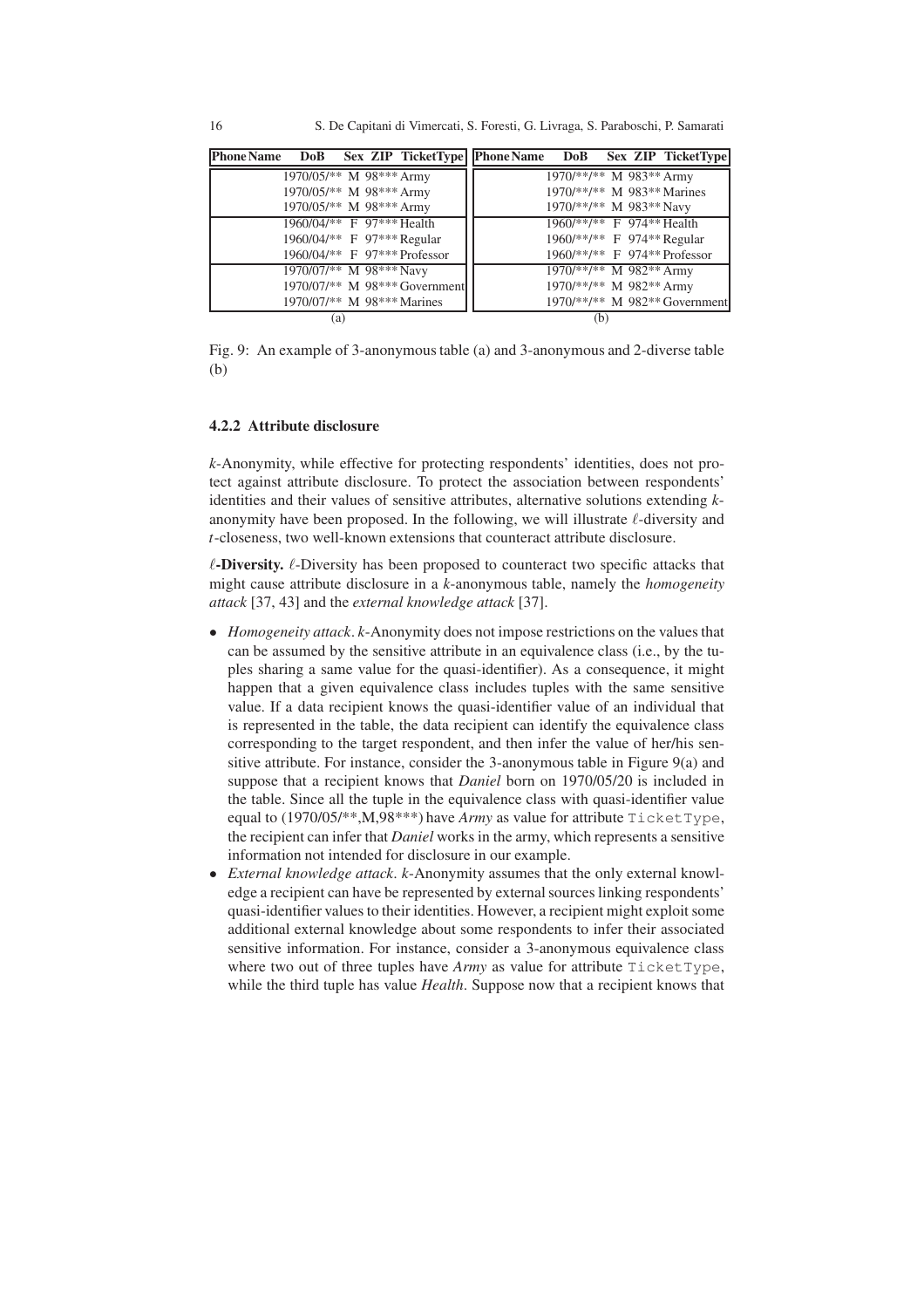a target respondent *Phil* is included in this equivalence class, and that *Phil* does not suffer from any specific disease. The recipient can easily infer that *Phil* is not likely to pay for a reduced ticket for medical conditions, hence discovering that he works in the army.

To counteract these two attacks, ℓ-diversity extends *k*-anonymity by requiring the existence of at least ℓ *well-represented* values for the sensitive attribute in each equivalence class [37]. A straightforward understanding of "well-represented" values requires each equivalence class to have *at least*  $\ell$  different values for the sensitive attribute. For instance, the 3-anonymous table in Figure 9(b) is also 2-diverse. It is easy to see that an  $\ell$ -diverse table is not vulnerable to the homogeneity attack as each equivalence class has at least  $\ell$  different values for the sensitive attribute. Also, external knowledge attacks lose effectiveness as  $\ell$  increases, since more external knowledge is necessary to associate a specific sensitive attribute value with a target respondent.

An  $\ell$ -diverse table that minimizes the adoption of generalization and suppression to reduce information loss can be computed using any algorithm that computes an optimal *k*-anonymous table, by simply adding a control to check whether the condition on the diversity of the sensitive attribute values is satisfied by all the equivalence classes in the table [37].

*t*-Closeness. An ℓ-diverse table might still cause improper disclosures of sensitive information, since it is vulnerable to the following two attacks [36].

- *Skewness attack*. This attack may occur when the distribution of values of the sensitive attribute within a given equivalence class differs from the general (demographic or in the whole table) one. Indeed, differences in these distributions highlight changes in the probability with which a respondent in the equivalence class is associated with a specific sensitive value. As an example, the 2-diverse table in Figure 9(b) leaks the information that respondents in the third equivalence class work in the army with 2/3 probability, compared to the 1/3 probability over the whole relation.
- *Similarity attack*. This attack may occur when the values of the sensitive attribute within a given equivalence class are (despite syntactically different as demanded by  $\ell$ -diversity) semantically similar. For instance, all respondents in the first equivalence class of the 2-diverse table in Figure 9(b) work in the Armed Forces, as the values assumed by the three tuples are *Army*, *Marines*, and *Navy*.

To counteract these two attacks, *t*-closeness extends the *k*-anonymity requirement taking into account the distribution of sensitive values in equivalence classes [36]. *t*-Closeness requires that the frequency distribution of the sensitive values in each equivalence class be close (i.e., with distance smaller than a fixed threshold *t*) to the distribution of the same attribute values in the microdata table. Note that the distance between the frequency distribution of the sensitive attribute values in the released table and in each equivalence class can be evaluated adopting several metrics (e.g., Earth Mover Distance [36]). The enforcement of the *t*-closeness requirement makes the skewness attack harmless, as the knowledge of the quasi-identifier value for a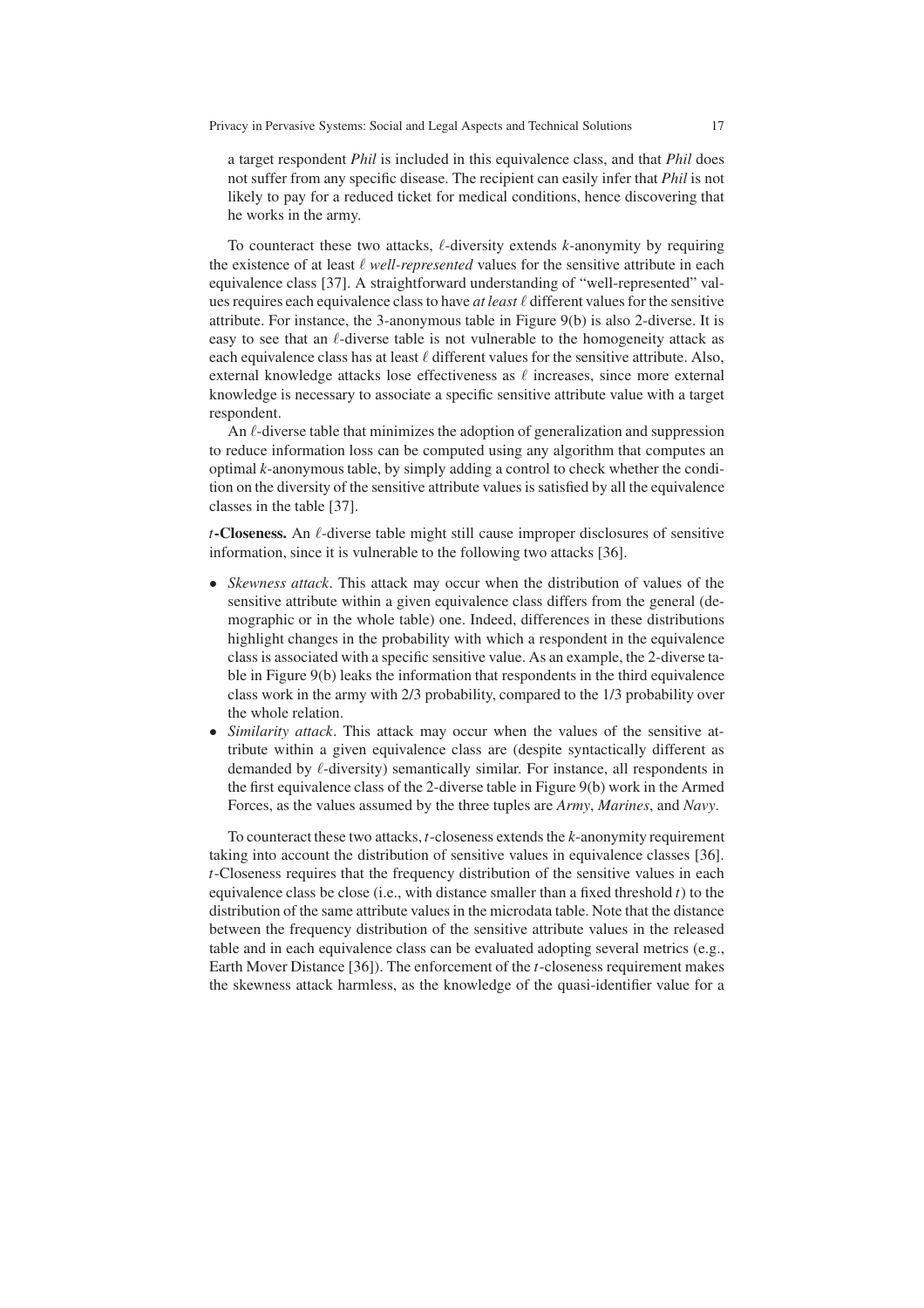target respondent does not change the probability of inferring the sensitive value associated with her. *t*-Closeness reduces also the effectiveness of the similarity attack: the presence of semantically similar values in an equivalence class can only be due to the presence of the same values in the whole microdata table.

## *4.3 Protecting data streams*

The solutions proposed to provide *k*-anonymity, ℓ-diversity, and *t*-closeness, as well as the majority of microdata protection techniques, assume all data that need to be released to be available at initial time. Then, the chosen protection technique can be applied on the whole collection at once. In the context of pervasive systems, however, this assumption might be too strong as new data are continuously generated (and possibly need to be immediately released), forming a so-called *data stream*. In the context of data streams, timeliness usually assumes a paramount importance in the release process, as disclosing old or outdated data is likely to be of little interest for final recipients. Data streams can be protected by applying ad-hoc solutions to guarantee *k*-anonymity, which are typically based on generalization and on the introduction of a limited delay in data publication. The first solution in this direction has been proposed in [50], and consists in publishing all the tuples in an equivalence class at the same time. To this aim, a set of equivalence classes – all initially empty – is prepared. When a new tuple is generated by the stream, it is inserted into a suitable equivalence class, if such class exists; a new equivalence class suitable for the tuple is generated, otherwise. As soon as an equivalence class includes *k* tuples (which must be related to *k* different respondents), these tuples are generalized to the same quasi-identifier value and published.

Aiming at enforcing ℓ-diversity, rather than *k*-anonymity, an alternative approach has been proposed in [47], where data are assumed to be generated and published as "snapshots" (i.e., sets of records available at a given moment of time) of *d* tuples each. This technique combines traditional generalization and suppression techniques with *tuple relocation* to guarantee ℓ-diversity. In a nutshell, relocation consists in moving a tuple from one snapshot to a more recent one, if this delay in data publishing can be useful to satisfy  $\ell$ -diversity.

### 5 Privacy-preserving data storage

Privacy concerns can arise also when data storage and management is delegated (for various reasons, such as economical costs) to external, possibly not fully trusted, storage providers. These scenarios present several challenging issues, ranging from fault tolerance, data protection, data and query integrity to private access (e.g., [31, 32, 44]). Relying on external providers is particularly appealing in the context of pervasive data, due to the high volume of data generated requiring large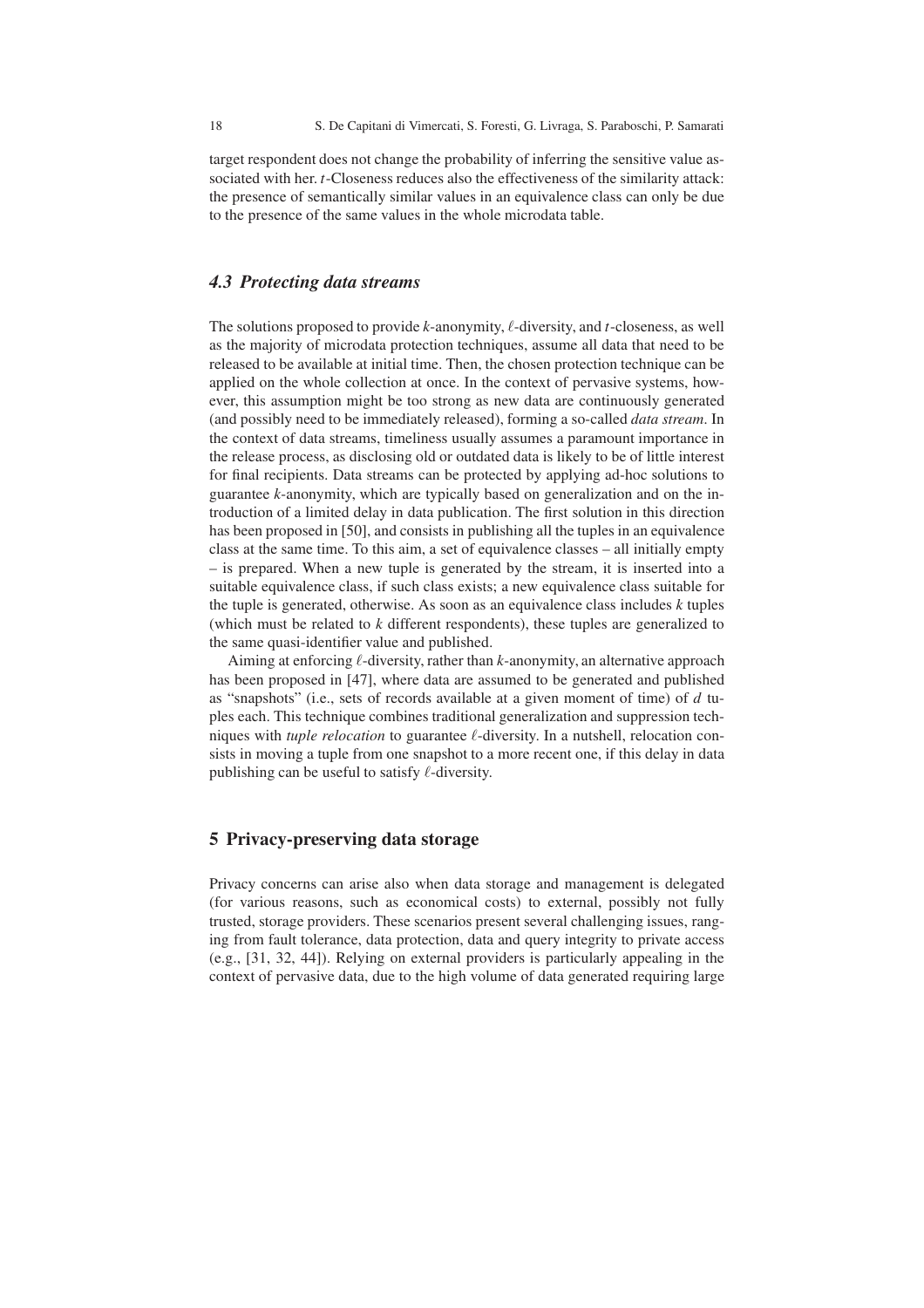$c_1$  = {Phone}  $c_2 = \{$ Name, TicketType $\}$  $c_3 = \{Name, Payment\}$  $c_4 = \{TicketType, Payment\}$ 

Fig. 10: Confidentiality constraints for the relation in Figure 2

storage space that, for example, the museum is most likely not to have. In this scenario, to protect confidentiality of data to unauthorized users – including the external provider – a straightforward solution is represented by wrapping an encryption layer around the data to be protected. While effective for protecting data confidentiality, encryption inevitably complicates query execution that becomes possible only with the adoption of expensive ad-hoc encryption schemes [10, 18, 26, 46], or indexes [9, 19, 29, 45]. Moreover, in many scenarios, the sensitive information to be protected is represented by the association among data items, rather than the data themselves singularly taken. For instance, with reference to our running example, knowing that a user named *Alice* visited the museum, and that a user paid a reduced ticket for health reasons may not be sensitive. But discovering that *Alice*, who visited the museum, paid a reduce ticket because of her health problems might represent a confidential information.

Sensitive associations can be modeled as *confidentiality constraints*, which are set of attributes whose joint visibility (i.e., association) is sensitive. Attributes whose values are sensitive per se correspond to singleton constraints. For instance, with reference to our running example, Figure 10 represents an example of confidentiality constraints over the relation in Figure 2. Constraint  $c_1$  states that the phone numbers of the visitors represent sensitive information to be protected, and constraint  $c_2$  ( $c_3$ ) and *c*4, respectively) states that the association between visitors' name and type of ticket (name and payment, and type of ticket and payment, respectively) is sensitive and must be protected.

The adoption of encryption to satisfy confidentiality can be (partially) avoided storing the collected data through a set of *privacy-preserving views*, which are defined in such a way to satisfy confidentiality constraints [1, 12, 13, 14, 15]. To this aim, sensitive associations among attributes are broken (fragmented) by storing the attributes composing each of them in different views. Sensitive associations are then protected by restricting visibility over the views or by ensuring their unlinkability.

Given a relation to be protected, privacy-preserving views can be defined according to different paradigms, differing on how data are fragmented to satisfy the confidentiality constraints. In the following, we briefly illustrate the three most important approaches that can be used in our scenario to create privacy-preserving views.

Two can keep a secret [1]. Given a data collection, this strategy produces two views  $V_1$  and  $V_2$ , to be stored at two non-communicating providers. Sensitive attributes are protected by *obfuscating* (e.g., encrypting) them, while sensitive associations are protected by distributing the attributes in the confidentiality constraint between the two views. In addition to sensitive attributes, also some attributes appearing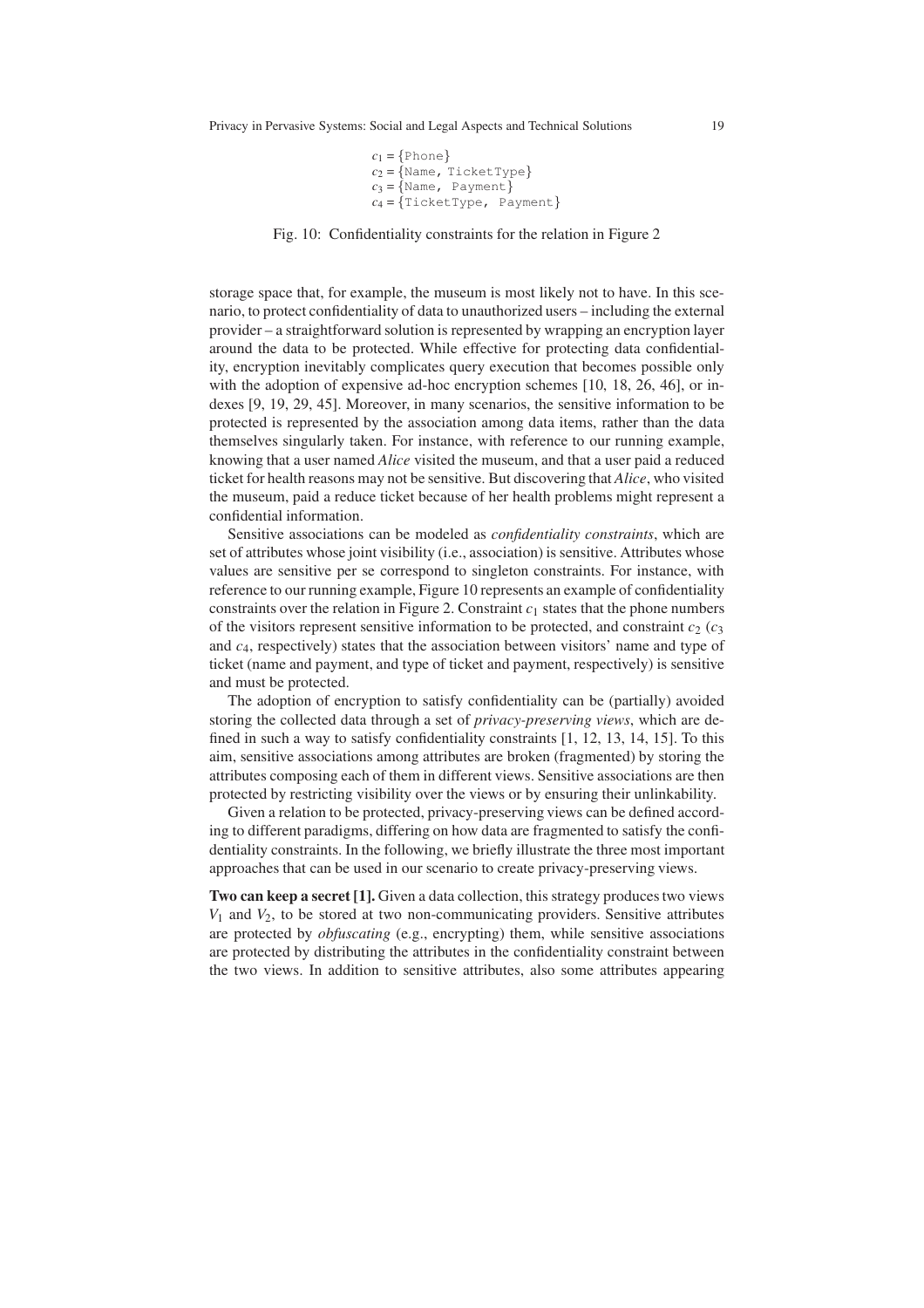20 S. De Capitani di Vimercati, S. Foresti, G. Livraga, S. Paraboschi, P. Samarati

|                |             |            | $V_1$ |                                         |                     |                |                   | V2    |                                   |                       |
|----------------|-------------|------------|-------|-----------------------------------------|---------------------|----------------|-------------------|-------|-----------------------------------|-----------------------|
| tid            | <b>Name</b> | DoB        |       | $Sex$ Payment <sup><math>k</math></sup> | <b>Phone</b> $k$    | tid            | <b>TicketType</b> | ZIP   | Payment <sup><math>k</math></sup> | <b>Phone</b> $\kappa$ |
| t <sub>1</sub> | Alice       | 1960/04/10 | F     | $\alpha$                                |                     | t <sub>1</sub> | Health            | 97401 | $\phi$                            | г                     |
| $t_{2}$        | Bob         | 1970/05/12 | M     | β                                       | μ                   | $t_{2}$        | Army              | 98302 | χ                                 | Л                     |
| $t_{3}$        | Carol       | 1960/04/04 | F     | $\gamma$                                | v                   | $t_3$          | Regular           | 97467 | W                                 | Θ                     |
| t4             | Daniel      | 1970/05/20 | M     | δ                                       |                     | tл             | Army              | 98245 | $\omega$                          | Λ                     |
| $t_{5}$        | Erik        | 1970/07/12 | M     | ε                                       | $\Omega$            | t <sub>5</sub> | Navy              | 98312 | ε                                 | Ξ                     |
| $t_{6}$        | Fred        | 1960/04/11 | F     |                                         | $\pi$               | $t_{6}$        | Professor         | 97434 | $\eta$                            | Π                     |
| tт             | Greg        | 1970/07/25 | M     | n                                       | ρ                   | tэ             | Government        | 98223 | $\varpi$                          | Σ                     |
| $t_{8}$        | Hal         | 1970/07/30 | M     | θ                                       | $\sigma$            | $t_{8}$        | Marines           | 98389 | ρ                                 | Υ                     |
| $t_{\rm Q}$    | Ian         | 1970/05/12 | M     |                                         | τ                   | $t_{\rm Q}$    | Army              | 98290 |                                   | Ф                     |
| $t_{10}$       | John        | 1950/12/01 | M     | ĸ                                       | $\boldsymbol{\eta}$ | $t_{10}$       | Air Force         | 97210 | $\omega$                          | Ψ                     |

(a) Two can keep a secret

|                 | $V_1$    |             | $V_2$      |                 |                                        |            |      | V3              |                     |             |       |  |
|-----------------|----------|-------------|------------|-----------------|----------------------------------------|------------|------|-----------------|---------------------|-------------|-------|--|
| salt            | enc      | <b>Name</b> | DoB        | salt            | <b>TicketType</b><br><b>Sex</b><br>enc |            | salt | enc             | Payment             | ZIP         |       |  |
| $S_{01}$        | $\alpha$ | Alice       | 1960/04/10 | S <sub>11</sub> | λ                                      | Health     | F    | S21             | W                   | Credit card | 97401 |  |
| $S_{02}$        | β        | <b>Bob</b>  | 1970/05/12 | S <sub>12</sub> | $\mu$                                  | Army       | M    | S22             | $\Omega$            | Debit card  | 98302 |  |
| $s_{03}$        | $\gamma$ | Carol       | 1960/04/04 | $s_{13}$        | v                                      | Regular    | F    | $s_{23}$        | π                   | Cash        | 97467 |  |
| S <sub>04</sub> | δ        | Daniel      | 1970/05/20 | S14             | ξ                                      | Army       | M    | S24             | $\rho$              | Cash        | 98245 |  |
| S <sub>05</sub> | ε        | Erik        | 1970/07/12 | S15             | $\mathbf{O}$                           | Navy       | M    | S <sub>25</sub> | $\sigma$            | Cash        | 98312 |  |
| S <sub>06</sub> |          | Fred        | 1960/04/11 | S16             | π                                      | Professor  | F    | S26             | τ                   | Credit card | 97434 |  |
| $S_{07}$        | n        | Greg        | 1970/07/25 | S <sub>17</sub> | ρ                                      | Government | M    | S27             | $\boldsymbol{\eta}$ | Check       | 98223 |  |
| $S_{08}$        | $\theta$ | Hal         | 1970/07/30 | S18             | $\boldsymbol{\eta}$                    | Marines    | М    | S28             | $\phi$              | Cash        | 98389 |  |
| $S_{09}$        | L        | Ian         | 1970/05/12 | S19             | $\phi$                                 | Army       | М    | \$29            | χ                   | Credit card | 98290 |  |
| $s_{10}$        | ĸ        | John        | 1950/12/01 | $s_{20}$        | χ                                      | Assistant  | М    | $s_{30}$        | W                   | Debit card  | 97210 |  |



|                   | $V_{o}$ |                   |            |            | V,         |             |
|-------------------|---------|-------------------|------------|------------|------------|-------------|
| <b>Phone</b>      | Name    | <b>TicketType</b> | <b>DoB</b> | <b>Sex</b> | <b>ZIP</b> | Payment     |
| $(800)$ 917-5551  | Alice   | Health            | 1960/04/10 | F          | 97401      | Credit card |
| $(500)$ 234-5678  | Bob     | Army              | 1970/05/12 | M          | 98302      | Debit card  |
| $(541)$ 271-2136  | Carol   | Regular           | 1960/04/04 | F          | 97467      | Cash        |
| $(360)$ 474-4614  | Daniel  | Army              | 1970/05/20 | M          | 98245      | Cash        |
| $(360)$ 373-2030  | Erik    | Navy              | 1970/07/12 | M          | 98312      | Cash        |
| $(541)$ 946-1711  | Fred    | Professor         | 1960/04/11 | F          | 97434      | Credit card |
| $(360)$ 435-3746  | Greg    | Government        | 1970/07/25 | M          | 98223      | Check       |
| $(253)$ 863-5555  | Hal     | Marines           | 1970/07/30 | M          | 98389      | Cash        |
| $(360)$ 794-7058  | Ian     | Army              | 1970/05/12 | M          | 98290      | Credit card |
| $(503)$ 497-91 33 | John    | Assistant         | 1950/12/01 | М          | 97210      | Debit card  |

(c) Keep a few

Fig. 11: Privacy-preserving views over the relation in Figure 2 satisfying the constraints in Figure 10

in sensitive associations might be obfuscated when two views are not sufficient to protect all sensitive associations. A common attribute  $t$  id is included in both views, to allow the data owner (and all authorized users) to reconstruct the original relation. Figure 11(a) illustrates two views defined over the relation in Figure 2 satisfying the constraints in Figure 10. Note that attribute Payment, although not sensitive per se,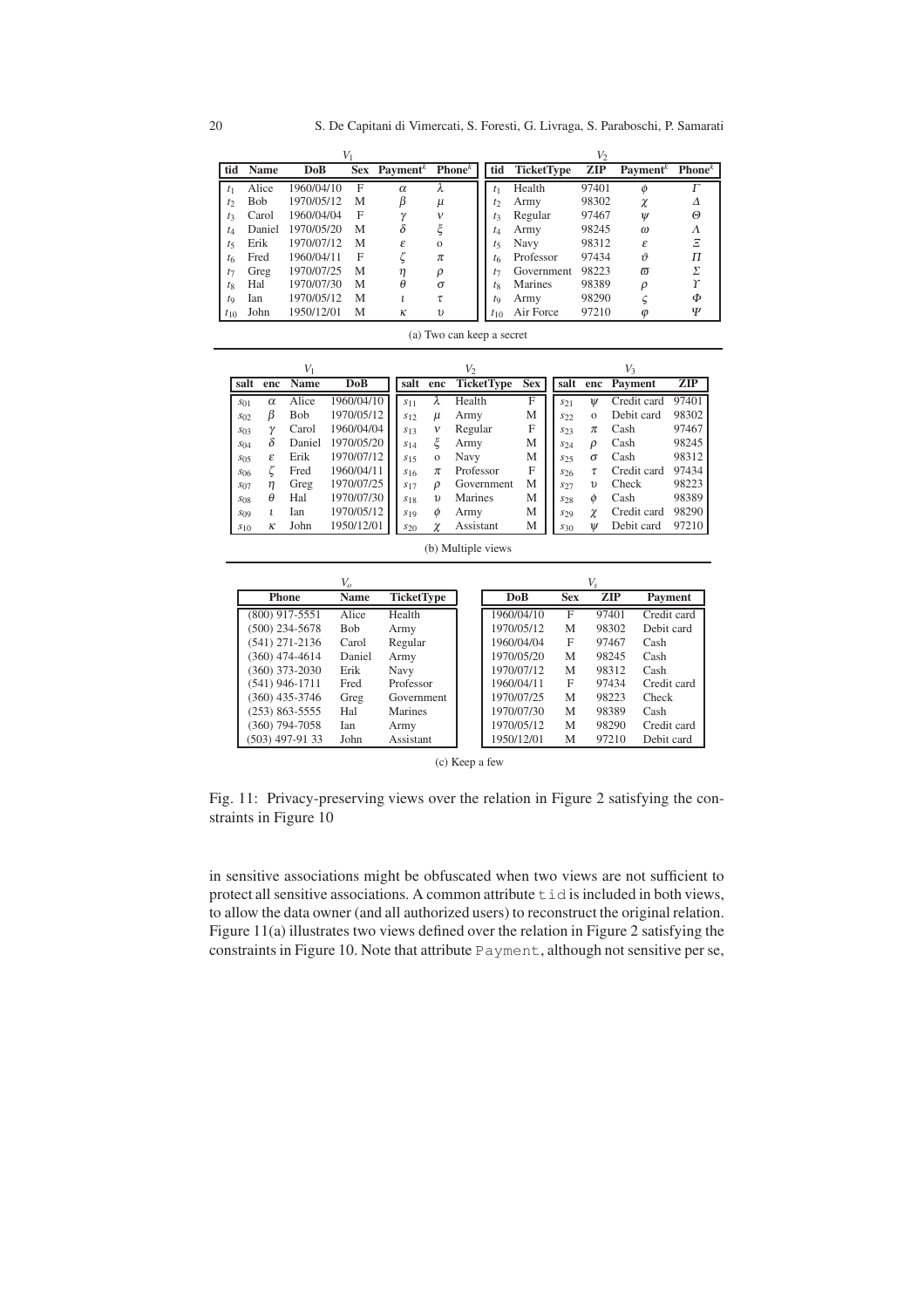has been obfuscated in both the views: in fact, its plaintext representation in view  $V_1$  would violate constraint  $c_3$ , and in view  $V_2$  would violate  $c_4$ .

Multiple views [13, 15]. Given a data collection, this strategy produces a set  ${V_1, \ldots, V_n}$  of unlinkable views. The multiple views approach removes the limiting assumption of the existence of two non-communicating providers, hence resulting applicable to several real-world scenarios. According to this approach, sensitive attributes are protected with encryption, while sensitive associations are protected by distributing their attributes in different views. Views include disjoint sets of attributes, to guarantee their unlinkability. Note that, since the number of views that can be produced is not limited to two, no attribute that is not sensitive per se needs to be protected with encryption. To allow query execution over a single view, each view is *complete*, meaning that it stores all the attributes of the original relation in either encrypted or plaintext form. Attributes that are encrypted in a view are encrypted in a single encrypted chunk (at the level of tuple), which is properly salted not to expose the frequencies of values. Figure 11(b) illustrates three views defined over the relation in Figure 2 satisfying the constraints in Figure 10.

**Keep a few [14].** Given a data collection, this strategy produces two views  $V_0$  and  $V_s$  only, one of which (i.e.,  $V_o$ ) is stored at a trusted party (e.g., the data owner). The *keep a few* approach completely departs from encryption: sensitive attributes are protected by storing them in  $V<sub>o</sub>$  maintained at the trusted party, while sensitive associations are protected by storing at least one attribute, for each association, in*Vo*. The two views include a common attribute  $t$  id to allow the owner and authorized users to reconstruct the content of the original relation. Figure 11(c) illustrates the two views  $V_0$  and  $V_s$  defined over the relation in Figure 2 satisfying the constraints in Figure 10, where view  $V_s$  stores attribute Phone, which is sensitive per se, and one attribute for constraints *c*2, *c*<sup>3</sup> and *c*4.

## 6 Conclusions

The pervasive availability of computing infrastructures, often enriched with sensorial capabilities and context awareness to provide personalized services to users, causes unprecedented privacy risks that need to be carefully tackled. In this chapter, starting from a sample scenario, we have illustrated such privacy risks, and discussed some available solutions to counteract them when accessing, sharing, and storing information collected through pervasive systems.

Acknowledgements This chapter was supported in part by the EC within the 7FP project ABC4EU (grant agreement 312797) and within a H2020 project ESCUDO-CLOUD (grant agreement 644579), and by the Italian Ministry of Research within PRIN project "GenData 2020" (2010RT-FWBH).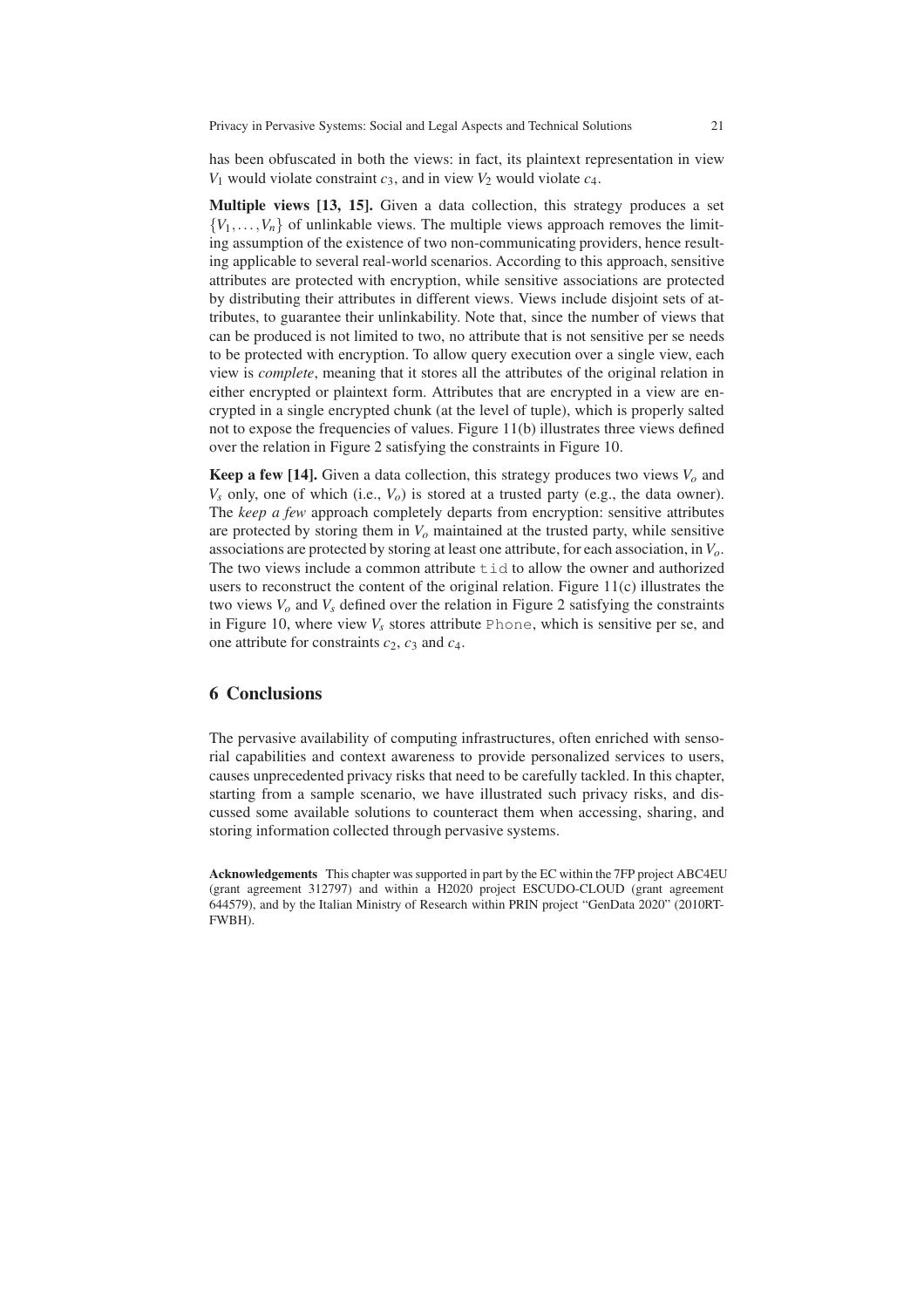#### References

- 1. G. Aggarwal, M. Bawa, P. Ganesan, H. Garcia-Molina, K. Kenthapadi, R. Motwani, U. Srivastava, D. Thomas, and Y. Xu. Two can keep a secret: A distributed architecture for secure database services. In *Proc. of CIDR 2005*, Asilomar, CA, USA, January 2005.
- 2. C.A. Ardagna, M. Cremonini, E. Damiani, S. De Capitani di Vimercati, and P. Samarati. Location privacy protection through obfuscation-based techniques. In *Proc. of DBSec 2007*, Redondo Beach, CA, USA, July 2007.
- 3. C.A. Ardagna, M. Cremonini, S. De Capitani di Vimercati, and P. Samarati. An obfuscationbased approach for protecting location privacy. *IEEE TDSC*, 8(1):13–27, January-February 2011.
- 4. C.A. Ardagna, S. Jajodia, P. Samarati, and A. Stavrou. Providing mobile users' anonymity in hybrid networks. In *Proc. of ESORICS 2010*, Athens, Greece, September 2010.
- 5. C.A. Ardagna, S. Jajodia, P. Samarati, and A. Stavrou. Providing users' anonymity in mobile hybrid networks. *ACM TOIT*, 12(3):1–33, May 2013. article 7.
- 6. C.A. Ardagna, G. Livraga, and P. Samarati. Protecting privacy of user information in continuous location-based services. In *Proc. of CSE 2012*, Paphos, Cyprus, December 2012.
- 7. R. J. Bayardo and R. Agrawal. Data privacy through optimal *k*-anonymization. In *Proc. of ICDE 2005*, Tokyo, Japan, April 2005.
- 8. C. Bettini, S. Jajodia, P. Samarati, and X. Sean Wang, editors. *Privacy in Location-Based Applications: Introduction, Research Issues and Applications*. LNCS 5599, Springer, 2009.
- 9. A. Ceselli, E. Damiani, S. De Capitani di Vimercati, S. Jajodia, S. Paraboschi, and P. Samarati. Modeling and assessing inference exposure in encrypted databases. *ACM TISSEC*, 8(1):119– 152, February 2005.
- 10. Y.C. Chang and M. Mitzenmacher. Privacy preserving keyword searches on remote encrypted data. In *Proc. of ACNS 2005*, New York, NY, USA, June 2005.
- 11. C.-Y. Chow and M.F. Mokbel. Enabling private continuous queries for revealed user locations. In *Proc. of SSTD 2007*, Boston, MA, USA, July 2007.
- 12. V. Ciriani, S. De Capitani di Vimercati, S. Foresti, S. Jajodia, S. Paraboschi, and P. Samarati. Fragmentation and encryption to enforce privacy in data storage. In *Proc. of the 12th European Symposium On Research In Computer Security (ESORICS 2007)*, Dresden, Germany, September 2007.
- 13. V. Ciriani, S. De Capitani di Vimercati, S. Foresti, S. Jajodia, S. Paraboschi, and P. Samarati. Combining fragmentation and encryption to protect privacy in data storage. *ACM TISSEC*, 13(3):22:1–22:33, July 2010.
- 14. V. Ciriani, S. De Capitani di Vimercati, S. Foresti, S. Jajodia, S. Paraboschi, and P. Samarati. Selective data outsourcing for enforcing privacy. *JCS*, 19(3):531–566, 2011.
- 15. V. Ciriani, S. De Capitani di Vimercati, S. Foresti, G. Livraga, and P. Samarati. An OBDD approach to enforce confidentiality and visibility constraints in data publishing. *JCS*, 20(5):463– 508, 2012.
- 16. V. Ciriani, S. De Capitani di Vimercati, S. Foresti, and P. Samarati. k-Anonymity. In T. Yu and S. Jajodia, editors, *Secure Data Management in Decentralized Systems*. Springer, 2007.
- 17. V. Ciriani, S. De Capitani di Vimercati, S. Foresti, and P. Samarati. Microdata protection. In T. Yu and S. Jajodia, editors, *Secure Data Management in Decentralized Systems*. Springer, 2007.
- 18. R. Curtmola, J. Garay, S. Kamara, and R. Ostrovsky. Searchable symmetric encryption: Improved definitions and efficient constructions. In *Proc. of CCS 2006*, Alexandria, VA, USA, October - November 2006.
- 19. E. Damiani, S. De Capitani di Vimercati, S. Jajodia, S. Paraboschi, and P. Samarati. Balancing confidentiality and efficiency in untrusted relational DBMSs. In *Proc. of ACM CCS 2003*, Washington, DC, USA, October 2003.
- 20. S. De Capitani di Vimercati, S. Foresti, G. Livraga, and P. Samarati. Protecting privacy in data release. In A. Aldini and R. Gorrieri, editors, *Foundations of Security Analysis and Design VI*. Springer, 2011.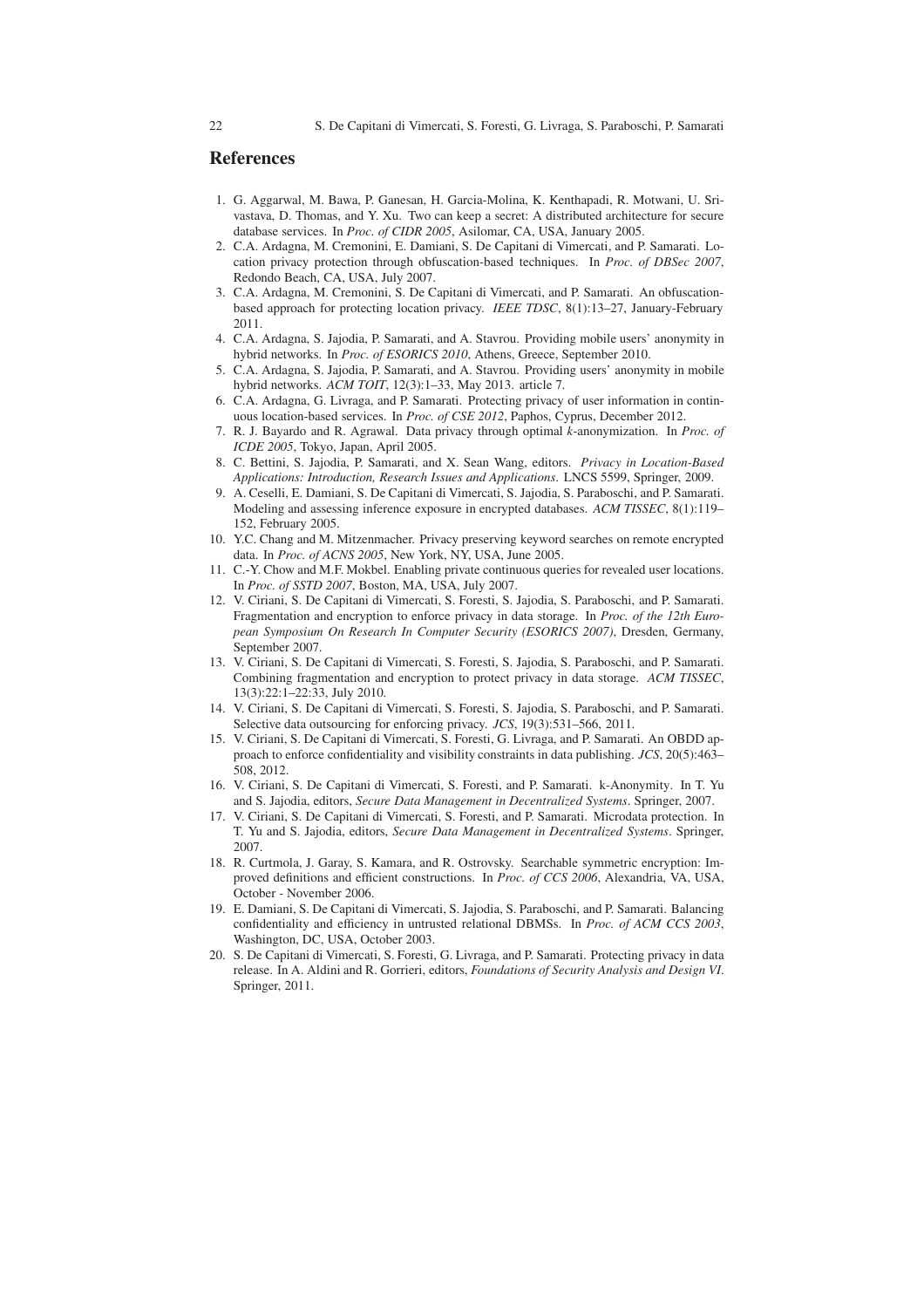- 21. S. De Capitani di Vimercati, S. Foresti, and P. Samarati. Managing and accessing data in the cloud: Privacy risks and approaches. In *Proc. of CRiSIS 2012*, Cork, Ireland, October 2012.
- 22. M. Duckham and L. Kulik. A formal model of obfuscation and negotiation for location privacy. In *Proc. of PERVASIVE 2005*, Munich, Germany, May 2005.
- 23. Federal Committee on Statistical Methodology. Statistical policy working paper 22, May 1994. Report on Statistical Disclosure Limitation Methodology.
- 24. M. Gamassi, V. Piuri, D. Sana, and F. Scotti. Robust fingerprint detection for access control. In *Proc. of RoboCare 2005*, Rome, Italy, May 2005.
- 25. B. Gedik and L. Liu. Protecting location privacy with personalized *k*-anonymity: Architecture and algorithms. *IEEE TMC*, 7(1):1–18, January 2008.
- 26. E.-J. Goh. Secure indexes. Technical Report 2003/216, Cryptology ePrint Archive, 2003. http://eprint.iacr.org/.
- 27. P. Golle. Revisiting the uniqueness of simple demographics in the US population. In *Proc. of WPES 2006*, Alexandria, VA, USA, October 2006.
- 28. M. Gruteser and D. Grunwald. Anonymous usage of location-based services through spatial and temporal cloaking. In *Proc. of MobiSys 2003*, San Francisco, CA, USA, May 2003.
- 29. H. Hacigümüş, B. Iyer, and S. Mehrotra. Providing database as a service. In *Proc. of ICDE 2002*, San Jose, CA, USA, February 2002.
- 30. R. Jhawar, V. Piuri, and P. Samarati. Supporting security requirements for resource management in cloud computing. In *Proc. of CSE 2012*, Paphos, Cyprus, December 2012.
- 31. R. Jhawar, V. Piuri, and M. Santambrogio. A comprehensive conceptual system-level approach to fault tolerance in cloud computing. In *Proc. of SysCon 2012*, Vancouver, BC, Canada, March 2012.
- 32. R. Jhawar, V. Piuri, and M. Santambrogio. Fault tolerance management in cloud computing: a system-level perspective. *IEEE Systems Journal*, 7(2):288–297, June 2013.
- 33. P. Kalnis, G. Ghinita, K. Mouratidis, and D. Papadias. Preventing location-based identity inference in anonymous spatial queries. *IEEE TKDE*, 19(12):1719–1733, December 2007.
- 34. K. LeFevre, D.J. DeWitt, and R. Ramakrishnan. Incognito: Efficient full-domain *k*-anonymity. In *Proc. of SIGMOD 2005*, Baltimore, MD, USA, June 2005.
- 35. K. LeFevre, D.J. DeWitt, and R. Ramakrishnan. Mondrian multidimensional *k*-anonymity. In *Proc. of ICDE 2006*, Atlanta, GA, USA, April 2006.
- 36. N. Li, T. Li, and S. Venkatasubramanian. *t*-closeness: Privacy beyond *k*-anonymity and ℓdiversity. In *Proc. of ICDE 2007*, Istanbul, Turkey, 2007.
- 37. A. Machanavajjhala, D. Kifer, J. Gehrke, and M. Venkitasubramaniam. ℓ-diversity: Privacy beyond *k*-anonymity. *ACM TKDD*, 1(1):3:1–3:52, March 2007.
- 38. J. Meyerowitz and R. Roy Choudhury. Hiding stars with fireworks: location privacy through camouflage. In *Proc. of MobiCom 2009*, Beijing, China, September 2009.
- 39. M.F. Mokbel, C.-Y. Chow, and W.G. Aref. The new Casper: Query processing for location services without compromising privacy. In *Proc. of VLDB 2006*, Seoul, Korea, September 2006.
- 40. K. Mouratidis and M.L. Yiu. Anonymous query processing in road networks. *IEEE TKDE*,  $22(1) \cdot 2 - 15$  January 2010.
- 41. X. Pan, X. Meng, and J. Xu. Distortion-based anonymity for continuous queries in locationbased mobile services. In *Proc. of ACM GIS 2009*, Seattle, WA, USA, November 2009.
- 42. V. Piuri and F. Scotti. Fingerprint biometrics via low-cost sensors and webcams. In *Proc. of BTAS 2008*, Washington, D.C., USA, October 2008.
- 43. P. Samarati. Protecting respondents' identities in microdata release. *IEEE TKDE*, 13(6):1010– 1027, November 2001.
- 44. P. Samarati. Data security and privacy in the cloud. In *Proc. of ISPEC 2014*, Fuzhou, China, May 2014.
- 45. P. Samarati and S. De Capitani di Vimercati. Data protection in outsourcing scenarios: Issues and directions. In *Proc. of ASIACCS 2010*, Beijing, China, April 2010.
- 46. C. Wang, N. Cao, K. Ren, and W. Lou. Enabling secure and efficient ranked keyword search over outsourced cloud data. *IEEE TPDS*, 23(8):1467–1479, August 2012.